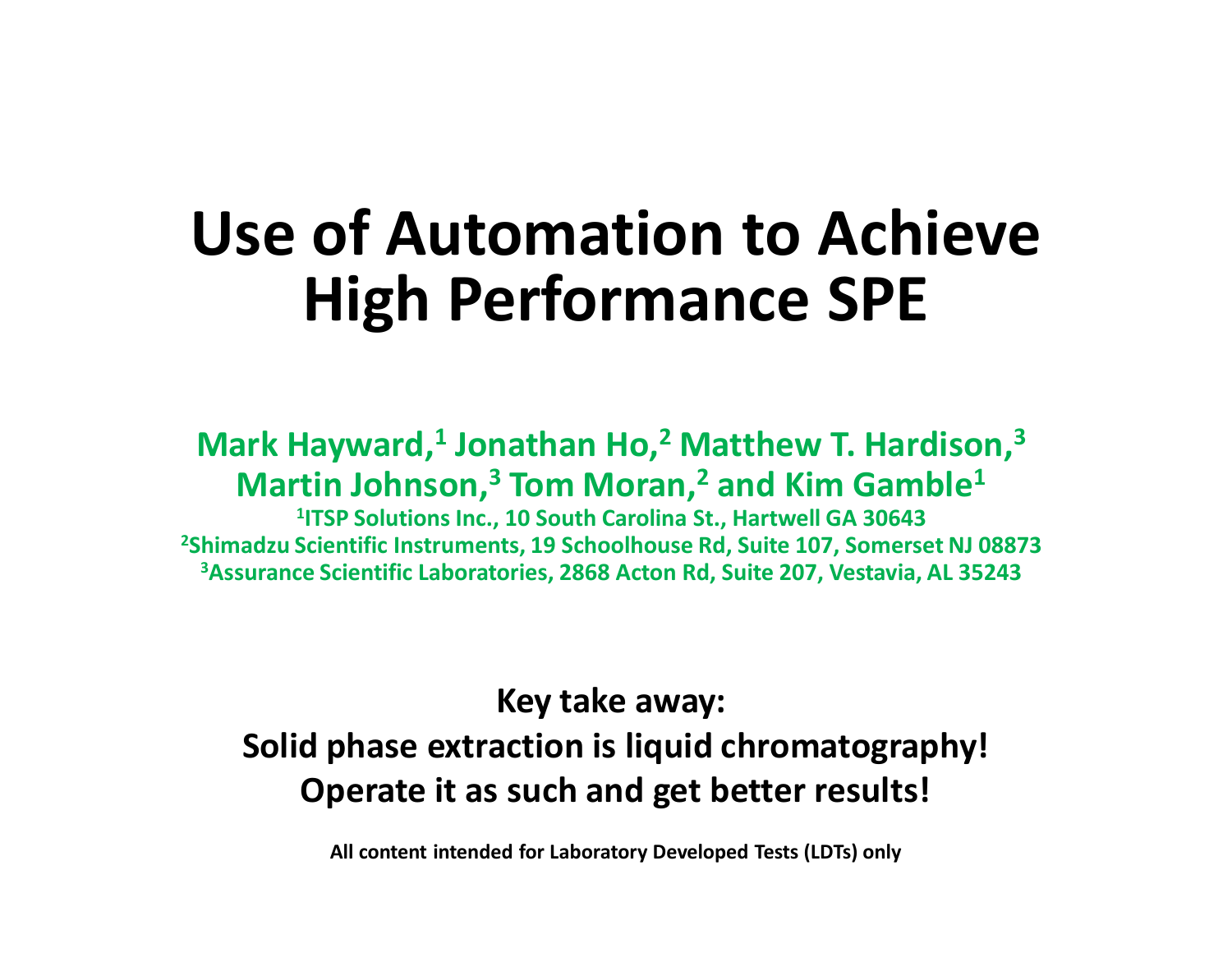### **Chromatography: started with Tswett**



CaCO $_3$  particles h  $_3$  particles held in place with screen and filter paper



**Illustrations are photographs of Tswett's hand drawings**

**Tswett's original apparatus is the way many perform SPE today: >100 years ago, it was known that it needed to be done better!**

**While he didn't know why, Tswett knew importance of regulating flow when performing chromatography**



**Unfortunately, Tswett received little attention for this…**

**MS Tsvet: Physical chemical studies on chlorophyll adsorptions, Berichte der Deutschen botanischen Gesellschaft 24, 316–323 (1906)**

 **LS Ettre: M.S. Tswett and the Invention of Chromatography, LCGC 21(5):458-467 (2003)**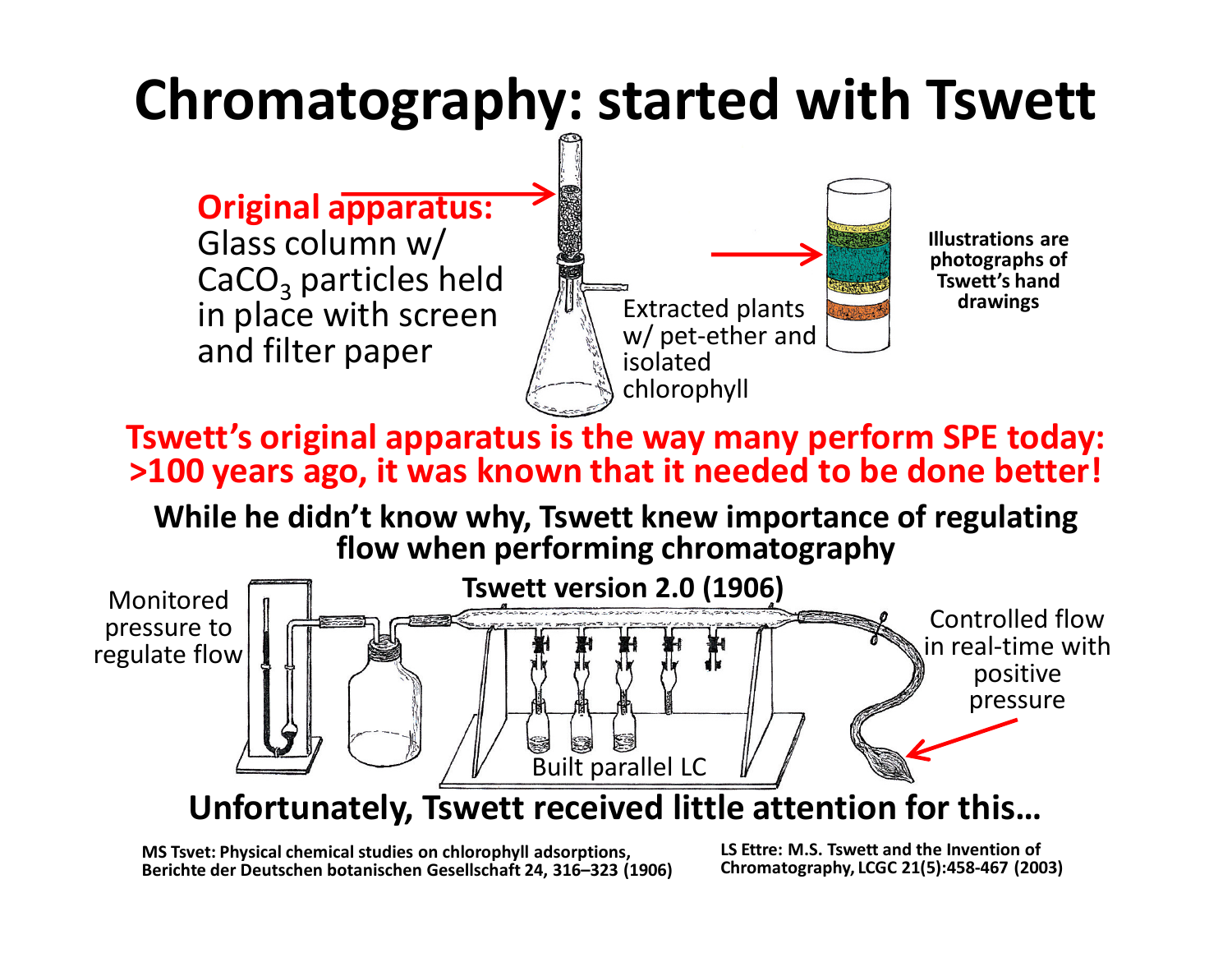### **Chromatographyreceived little attention until…**

- 1941: partitioning model explains chromatographic process (mechanistic understanding chromatography - Nobel)\*
- 1945: Erika Cremer and Fritz Prior built first GC\*\*
- 1950: Metal tubes filled with activated carbon used in large volume water sampling (emergence of SPE)\*\*\*
- 1956: Quantitative understanding of chromatographicflow\*\*\*\*

#### **Then, the basic knowledge was in place for the use of chromatography to grow exponentially**

\*AJP Martin, RLM Synge. Biochem. J. 1941, 35, 1358–1368.\*LS Ettre , "The birth of partition chromatograph" LCGC, 2001, 19, 506–512.\*\*F Prior, PhD Thesis, Univ Innsbruck, 1947.

\*\*\*"50 years of SPE", I. Liška, J. Chromatogr., A, 2000, 885, 3–16.\*\*\*\*J.J. van Deemter , F.J. Zuiderweg, A. Klinkenberg, Chem. Eng. Sc., 1956, 5, 271–289 .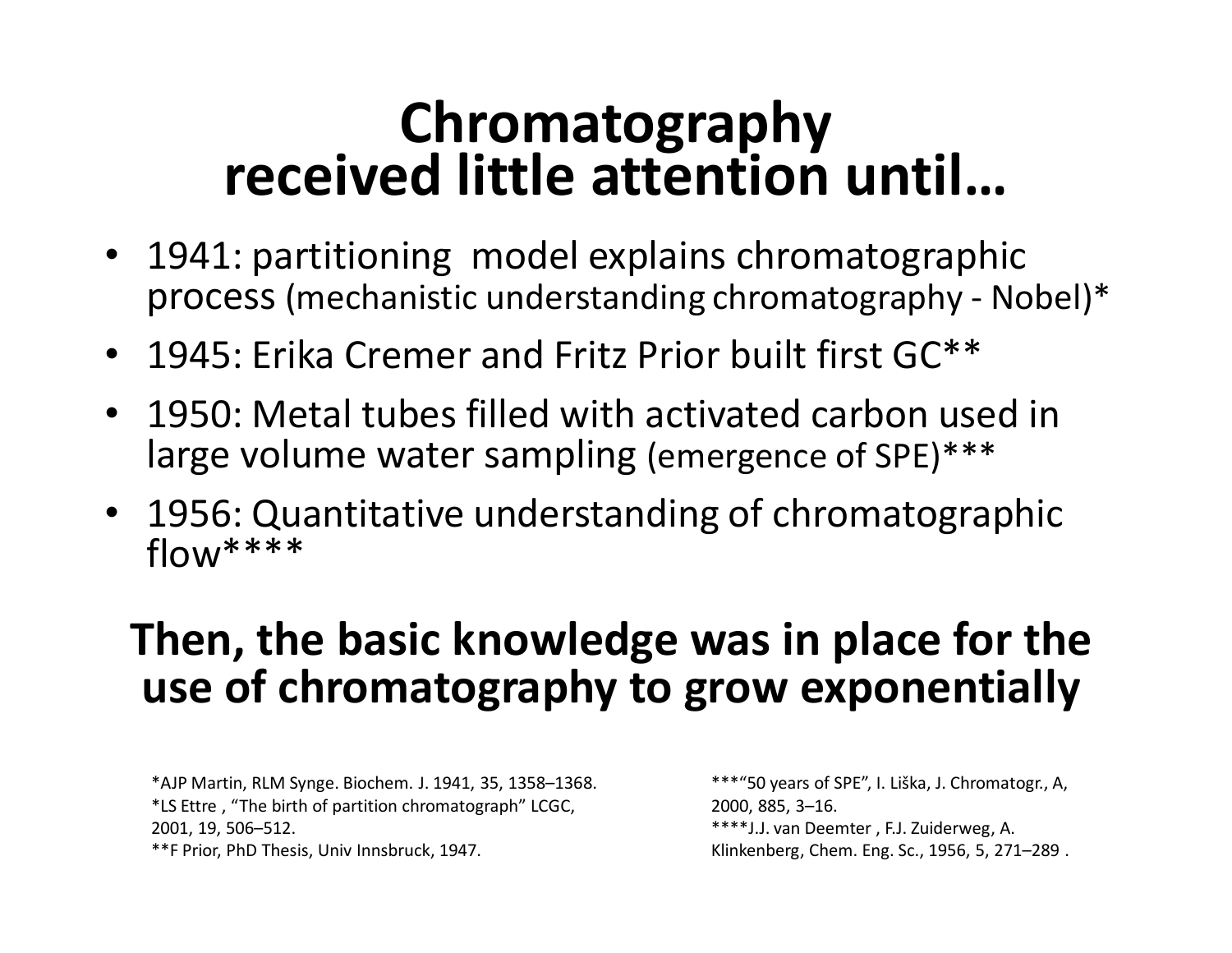# **Evolution of Practical LC and SPE**

- Commercialization of LC efforts by J. Waters in the 1960s
	- Led to pumps, injection systems, & silica sorbent particles in the 1970s
- •Silica sorbent development led to SPE (syringe tube) in 1970s
- • Development of *HPLC closely followed teachings of van Deemter\* & Giddings\*\** (1970s – 2000s) [accurate flow & small particles]
- *SPE development did not follow these teachings since it is not isocratic* (Required assumption to derive chromatography equations)
- Later, van Deemter & Giddings teachings were applied to *gradient* LC separations and shown to apply\*\*\*

#### *Until now, single use SPE devices haven't followed these teachings, particularly the importance of carefully controlled flow*

<sup>\*</sup>JJ van Deemter , FJ Zuiderweg, A Klinkenberg, Chem. Eng. Sc., 1956, 5, 271–289

\*\*JC Giddings, Dynamics of Chromatography: Principles and Theory, CRC Press, 1965

<sup>\*\*\*</sup> UD Neue, HPLC Columns: Theory, Technology, and Practice, Wiley, 1997, p77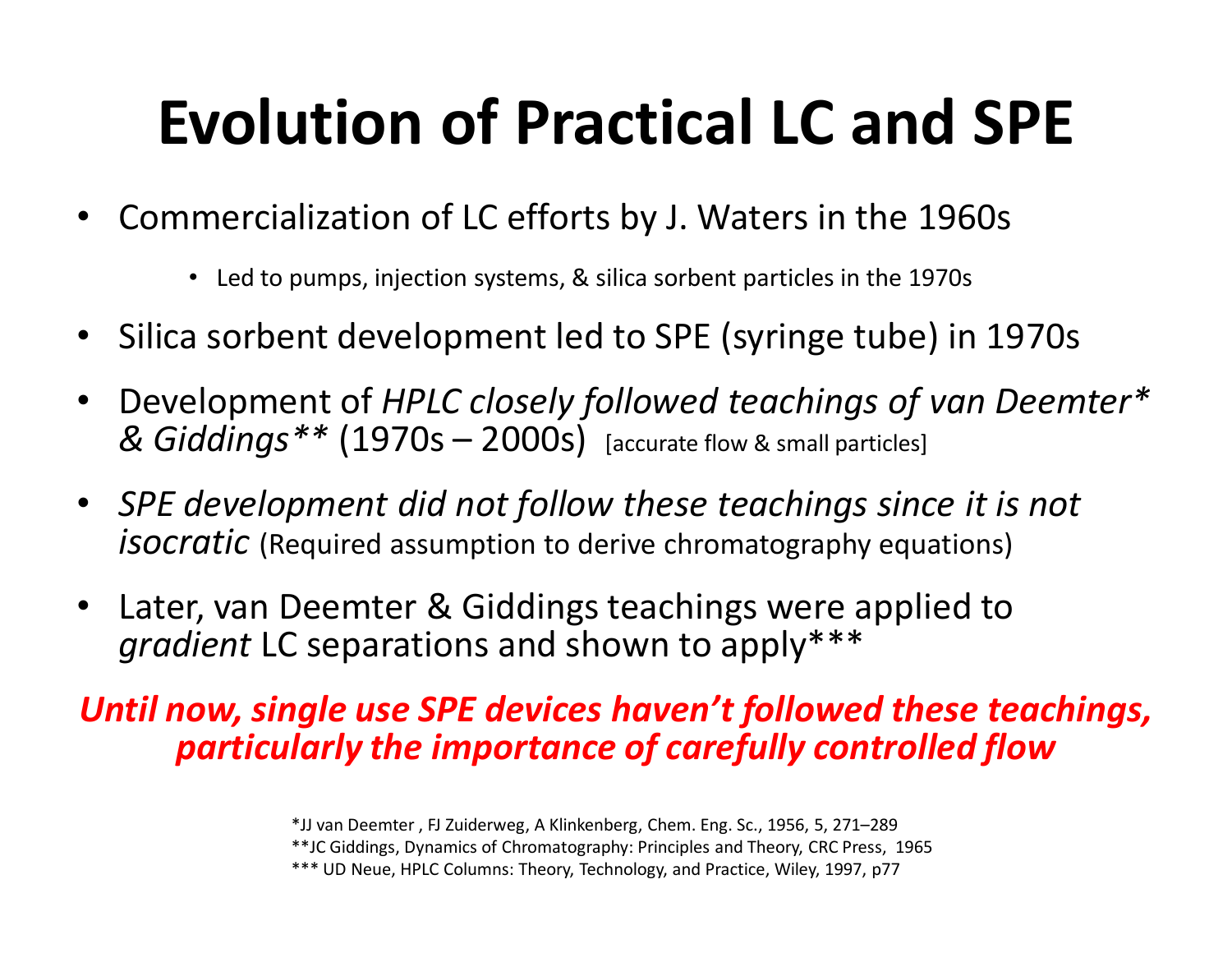### **Issues with common single use SPE devices**

- Lack of flow control
	- –- With vacuum, gravity, or pneumatic pressure, changing weight of liquid above sorbent changes flow
	- Changing solvent viscosity changes  $-$  Changing solvent viscosity changes flow
	- $-$  In narallel, ettect is evacerhated since  $-$ - In parallel, effect is exacerbated since each device has different flow resistance & variable flow rate
- Result of flow variability is variability in absolute recovery (50-85% is common) & thus in the results
	- – $-$  ISs used to achieve meaningful results
	- – Overall data evaluated based on worst case scenario (flow far from optimal, low absolute recovery)
- High absolute recovery against external standards in solvent is highly desirable, but isn't achieved with SPE

3 injection experiment proves no matrix effects: gold standard in demonstrating absence of matrix effects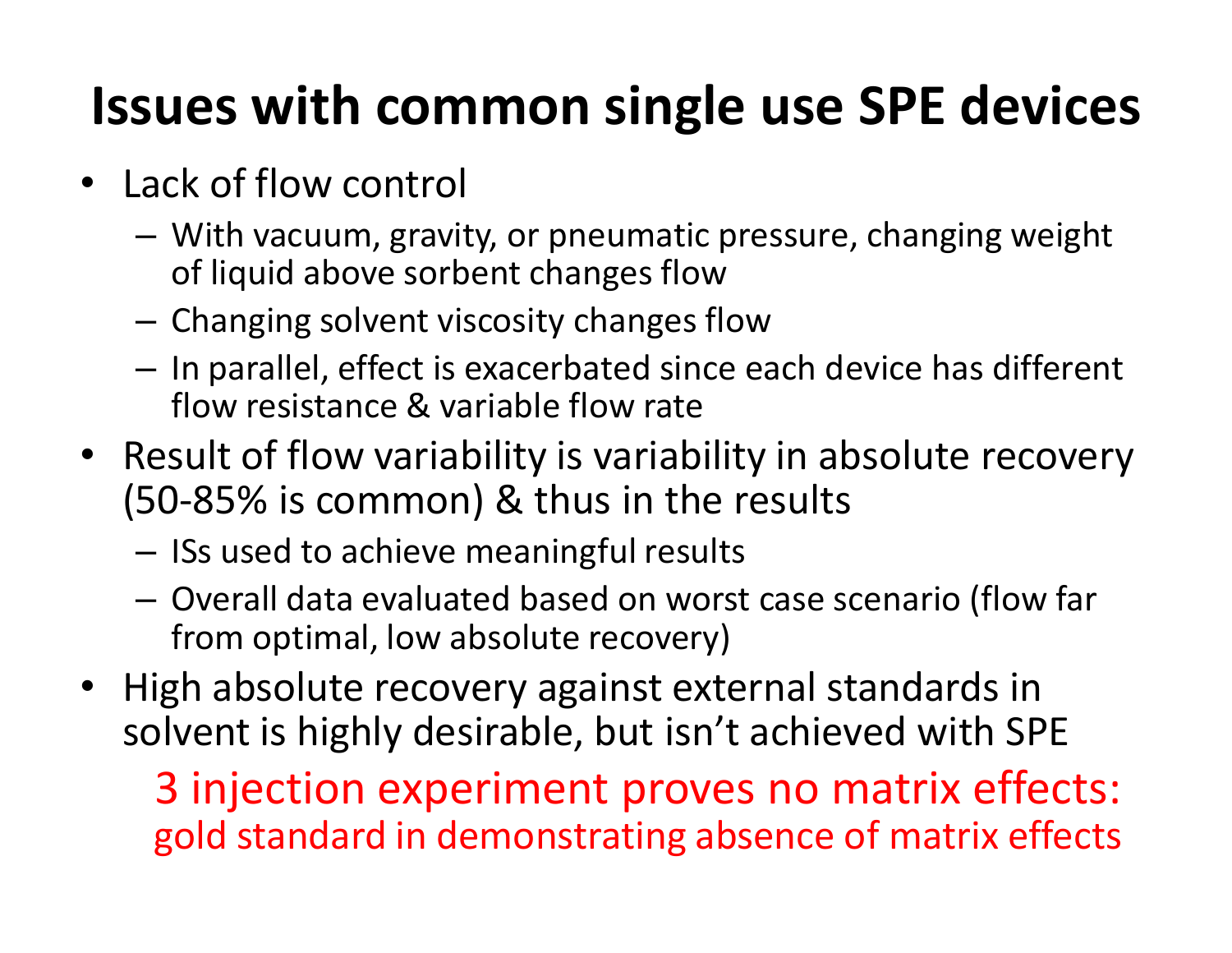# **Assertion: SPE is LC!**

- Fundamentals of high performance operation in LC:
	- well packed sorbents to control variance in diffusion distance
	- precise flow control to match diffusion velocity/distance
	- minimizing dispersion (dilution)
- History improving LC performance well documented & gains truly significant
- •Until now, these principles have not been applied to SPE
- $\bullet$  Commonly heard rationalization:
	- "SPE is digital chromatography." Thus, we cannot expect LC like performance despite the fact that we are using LC sorbents.
- This presentation challenges that claim using packed sorbent & automation to achieve flow control

### **Reality: all known principles that apply to gradient HPLC, apply to SPE equally**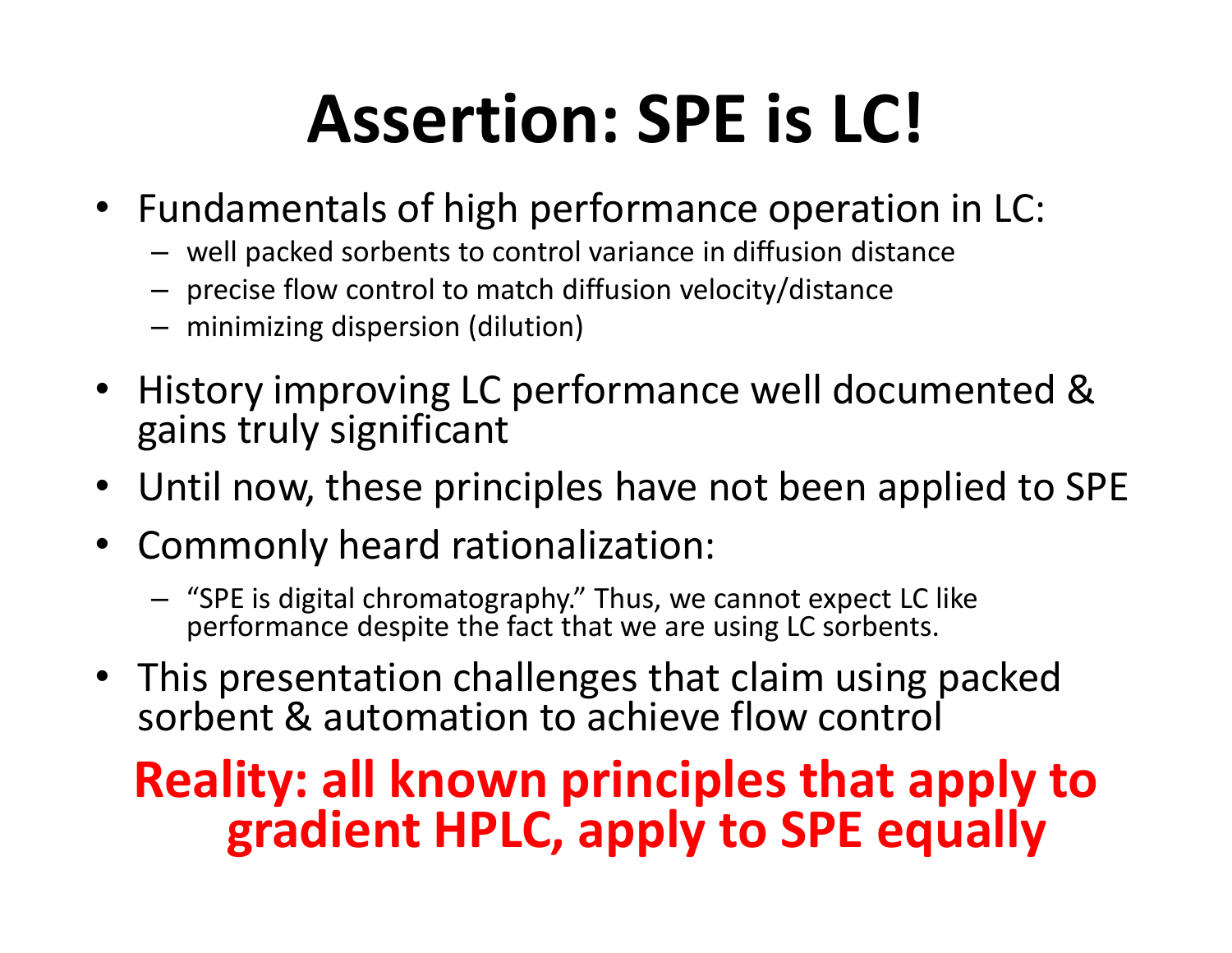### **Typical single use SPE device performance**



• Flow: slower is better but counter productive Lack of clearly defined optimum flow *demonstrates* lack of flow control or packed chromatographic sorbent, or both

**\*Jordan L, LCGC 1993,** *11***, 634-8**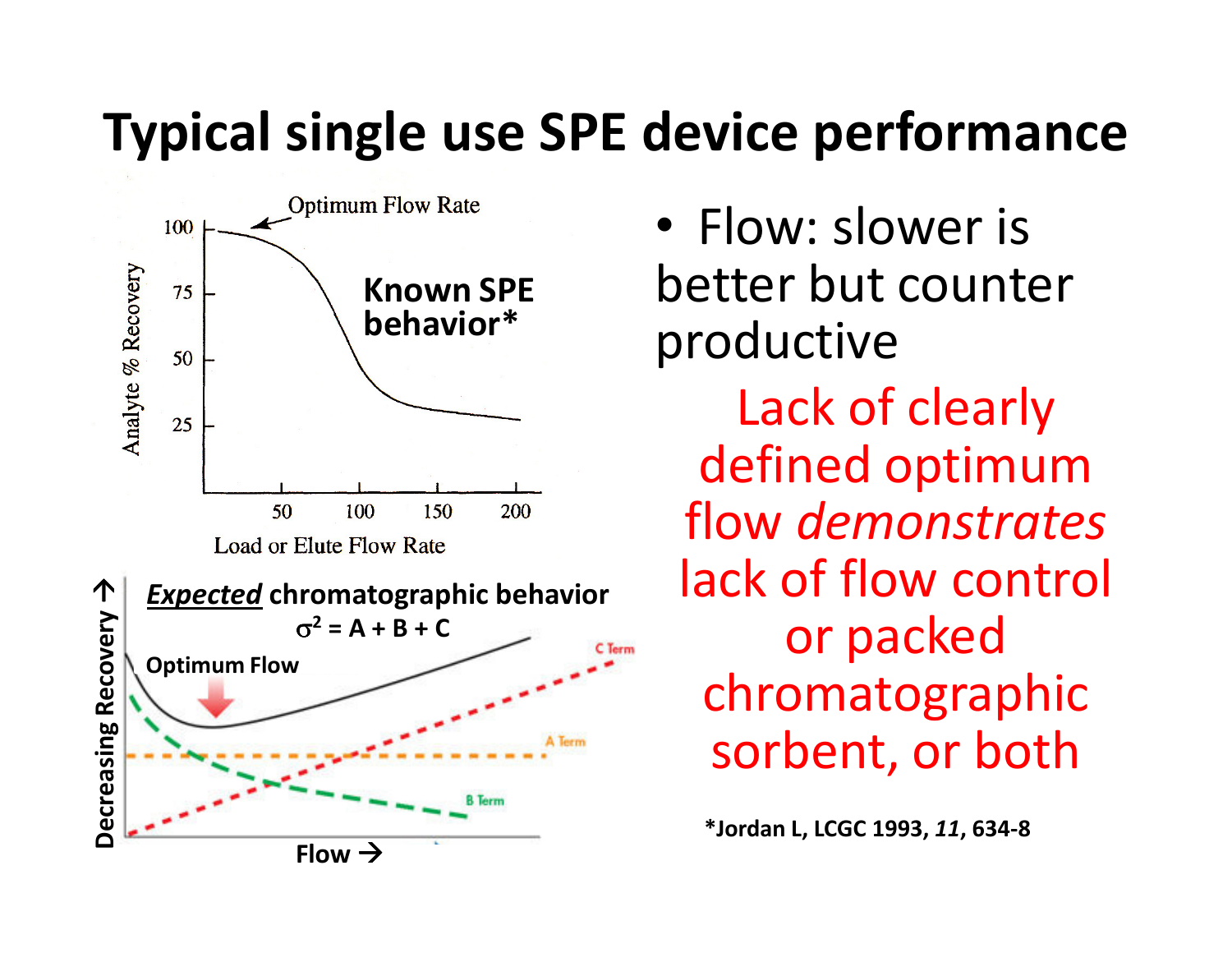# **Why do we use SPE?**

- SPE is a preferred tool for isolating target analytesfrom complex matrices due to:
	- – $-$  Availability of diverse range of chromatographic sorbents
	- Enables targeted approaches based on specific chemistry of analytes & matrices *(important)*
- SPE offers the ability to enrich or pre-concentrate ${\sf analysis}$  analytes (particularly when drying & re-dissolving)
	- Enrichment is valuable allowing one to match analyt econcentrations to approach used to measure them
- Single use devices help prevent carryover

#### **Given these unique capabilities, SPE often first choice in analytical sample preparation**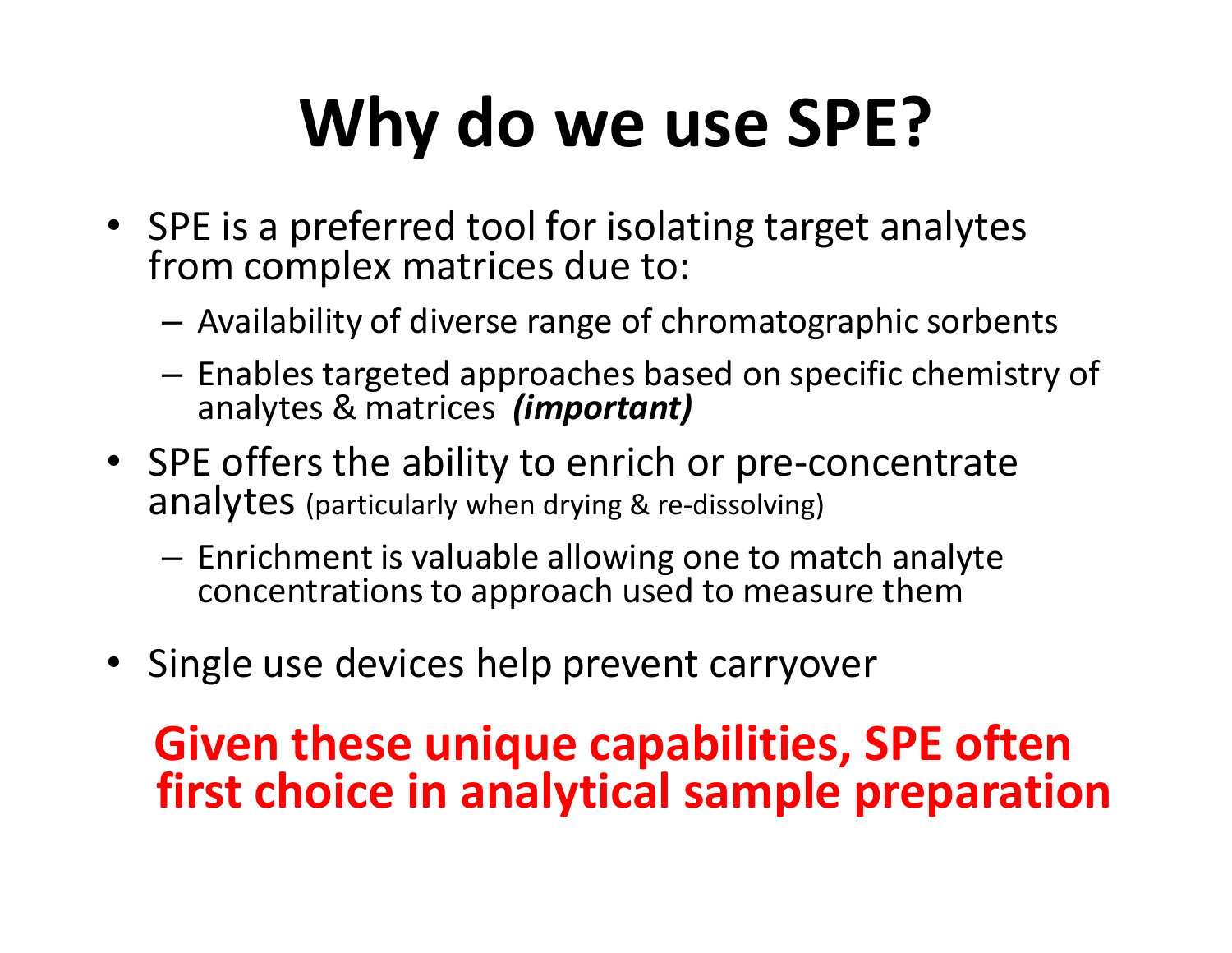### **Compelling reasons for interest in SmartSPE**

- Automation using CTC/PAL (Gerstel MPS) autosampler
- SPE performed on-line in parallel workflow with LC/MS/MS (or GC/MS/MS)
- JIT sample prep delivers "freshest" possible samplewith no time cost for sample prep\*
- No need for drying eluant due to small elution volumes (up to 200x enrichment)\*
- Testing also showed interesting chromatographic performance not previously seen in other single useSPE devices\*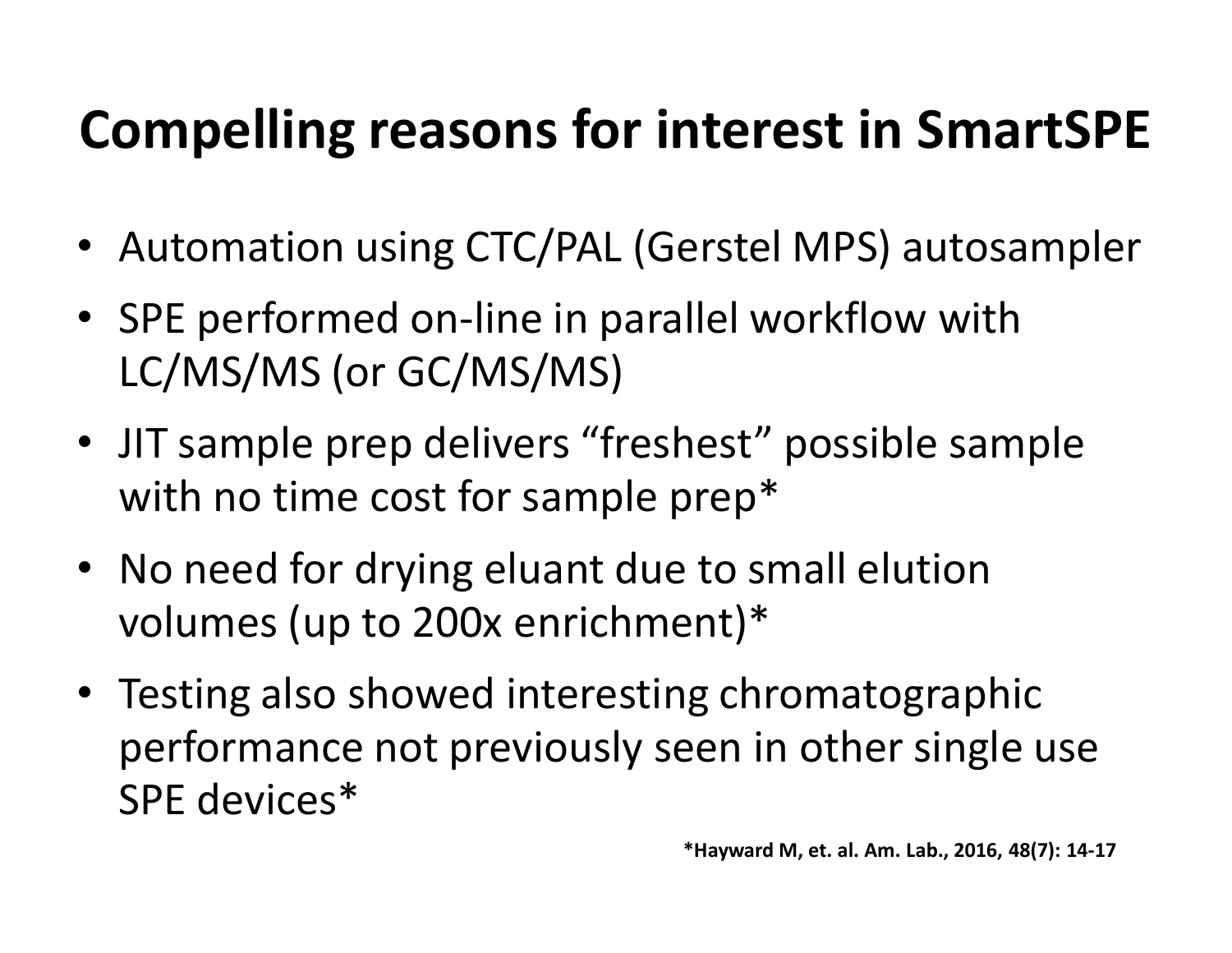#### **Heart of SmartSPE form:**

Single use cartridge containing customerdefined (no limits) packed chromatographic media

Crimped-on septum & needle guide enable accurate cartridge transport (automation)

The small (16 µl below sorbent) extra-column volume facilitates low volume elution (50-100 µl)

**For use in Laboratory Developed Tests (LDTs) only**

**Syringe accurately delivers sample and solvents at the desired volume and flow**

PAL needle support centers SPE cartridge

Crimped-on 8 mm septum ensures a closed flow path to the SPE sorbent and facilitates cartridge transport

Needle guide eliminates headspace above the SPE sorbent (22 gauge ID)

Insertion of the syringe needle (22 gauge OD type 3) allows delivery of sample / solvents directly to the SPE sorbent

**Packed chromatographic grade sorbent maximizes separation efficiency**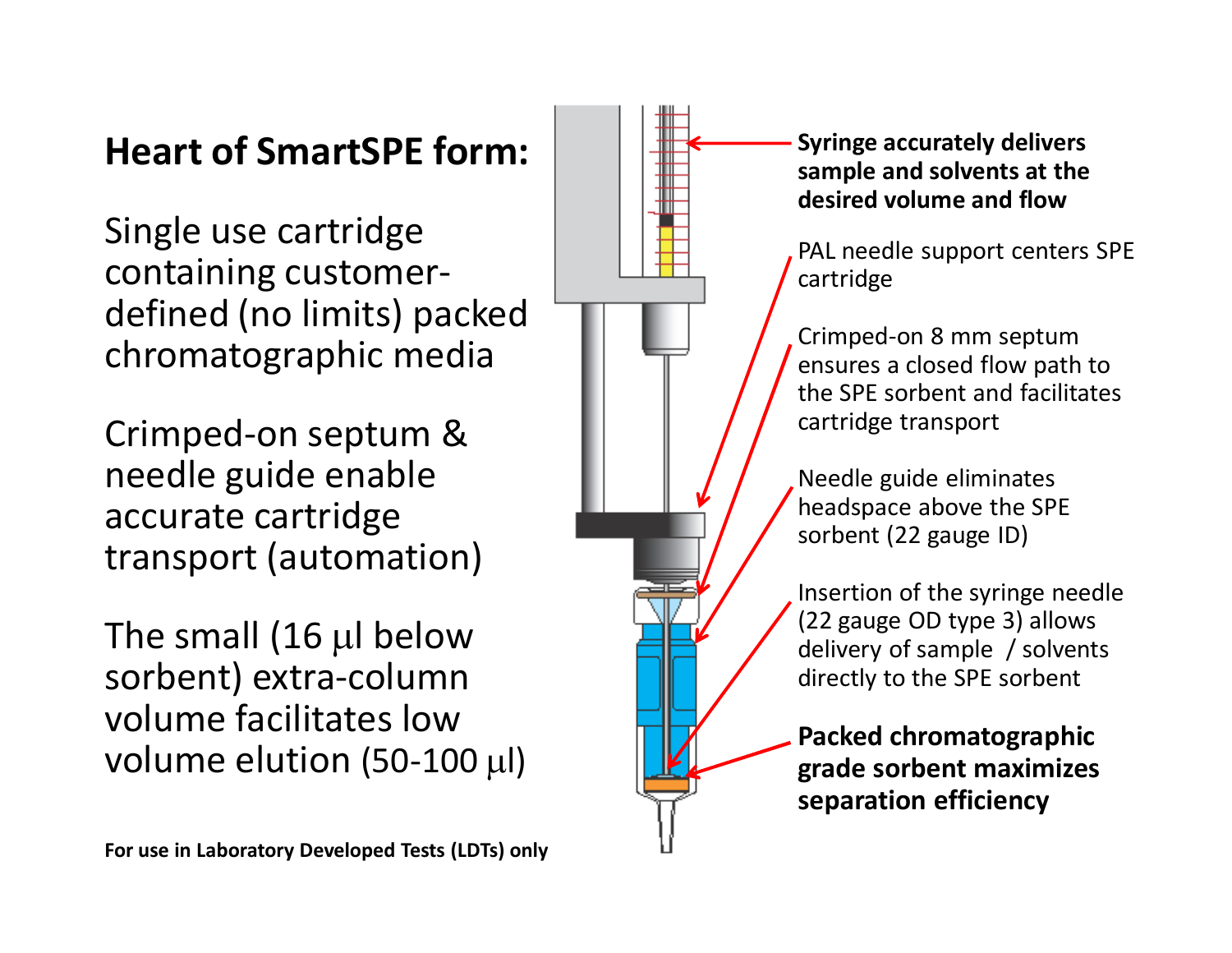# **Automated SmartSPE Using an Autosampler: How it works**

- Autosampler syringe conditions, loads sample & washes cartridge over waste receptacle
- Autosampler syringe transports cartridge to perform elution over clean vial or well, then discards cartridge
- Syringe mixes freshly eluted sample & then injects it into LC/MS/MS or GC/MS/MS
- SPE performed in parallel after SPE of first sample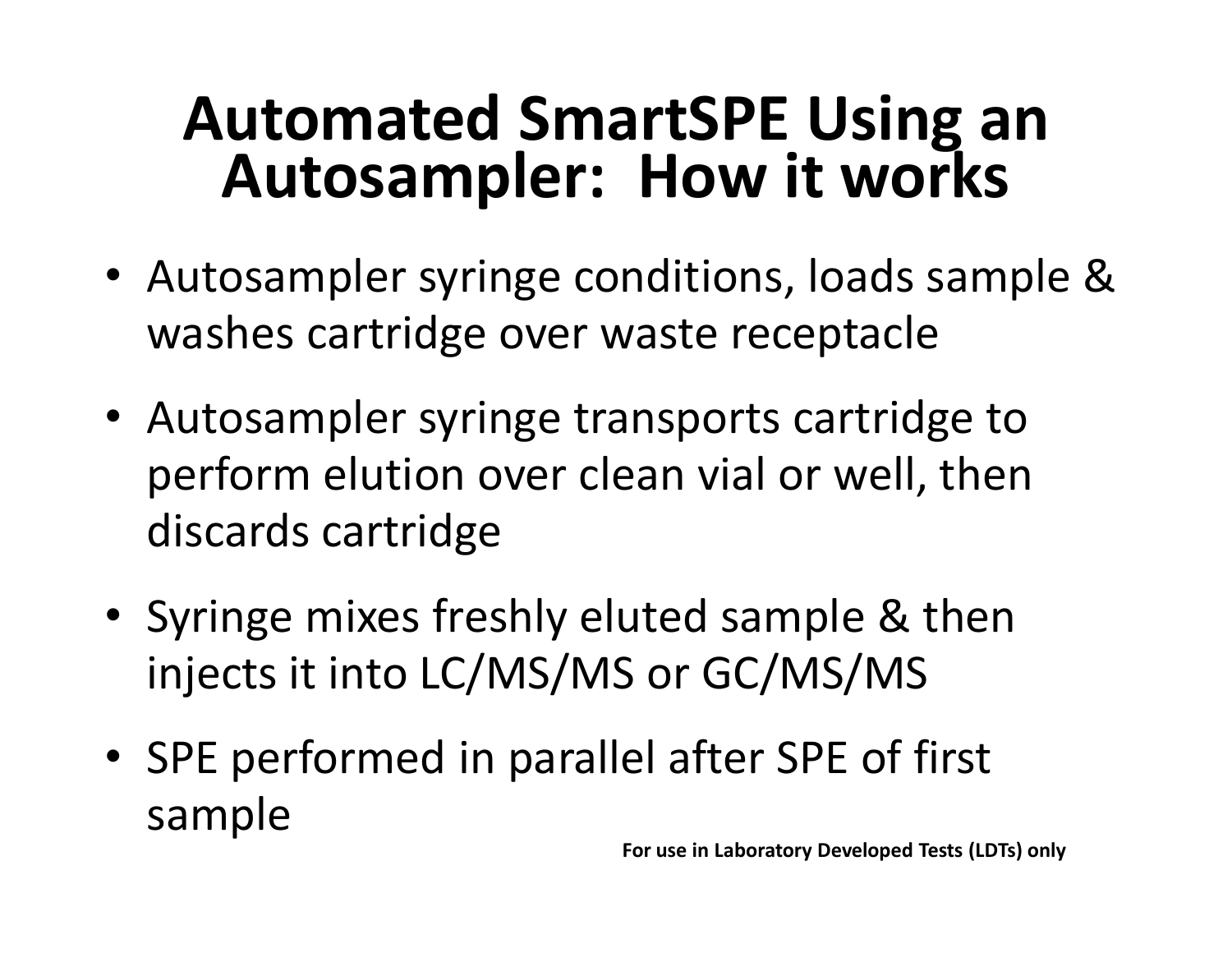### **Workflow: minimizing cycle timeParallel PAL (MPS) operation in the inject ahead mode**



### **Total cycle time (SPE + LC/MS/MS) = 4.5 min Method: 71 drugs in urine, RP SPE – C18 – <sup>50</sup>**µ**m particles SPE time = 3.2 min, LC/MS/MS time = 4.5 min**

**For use in Laboratory Developed Tests (LDTs) only**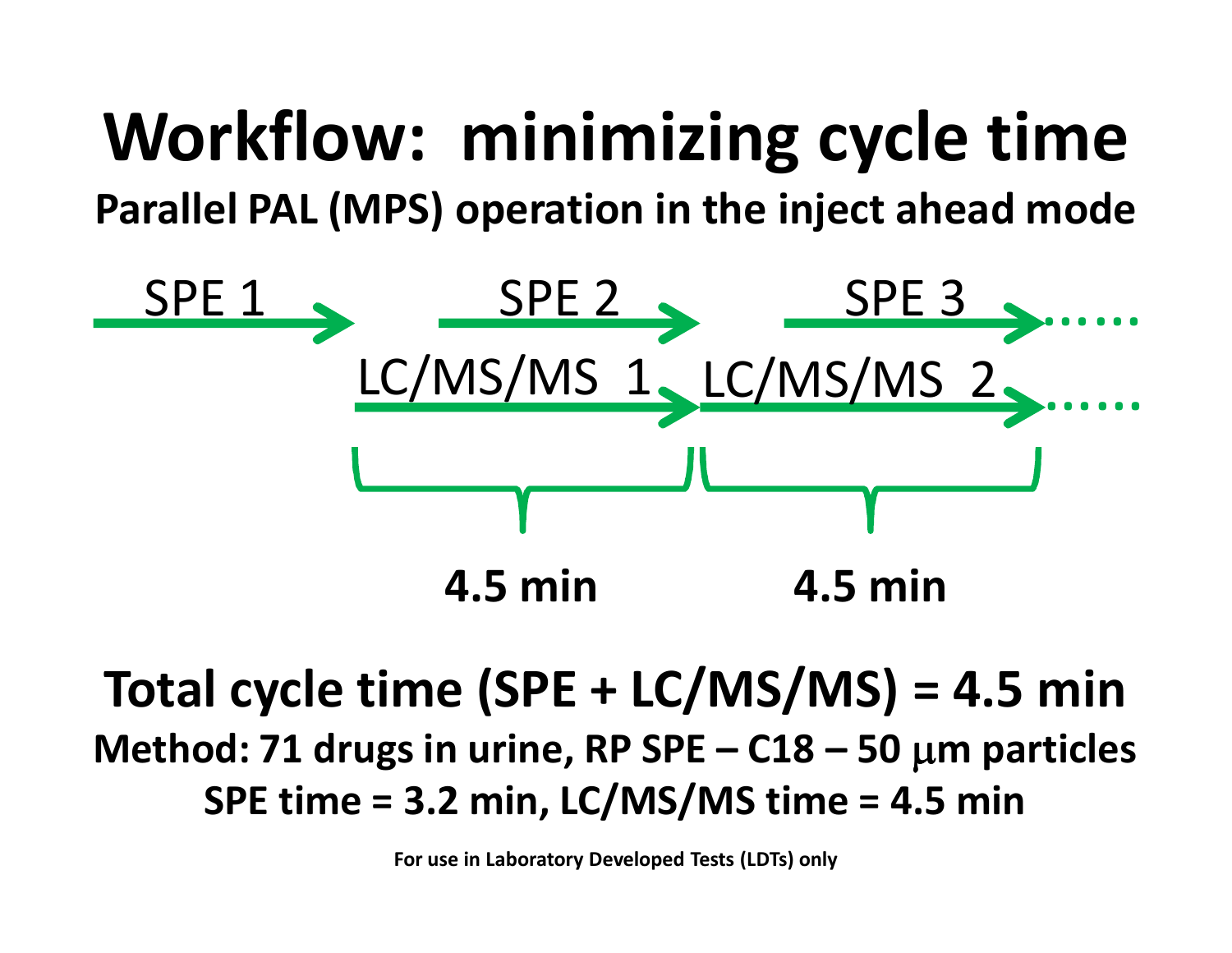

**Hoses connect the SPE cartridge tray and syringe wash station to an ordinary lab solvent waste container. Used cartridges are typically discarded by the PAL (MPS) into a box under the wash station and LC valve.**

**Want more methods? Add sample tray holders and solvents! 4 SmartSPE methods without reconfiguration: No problem!**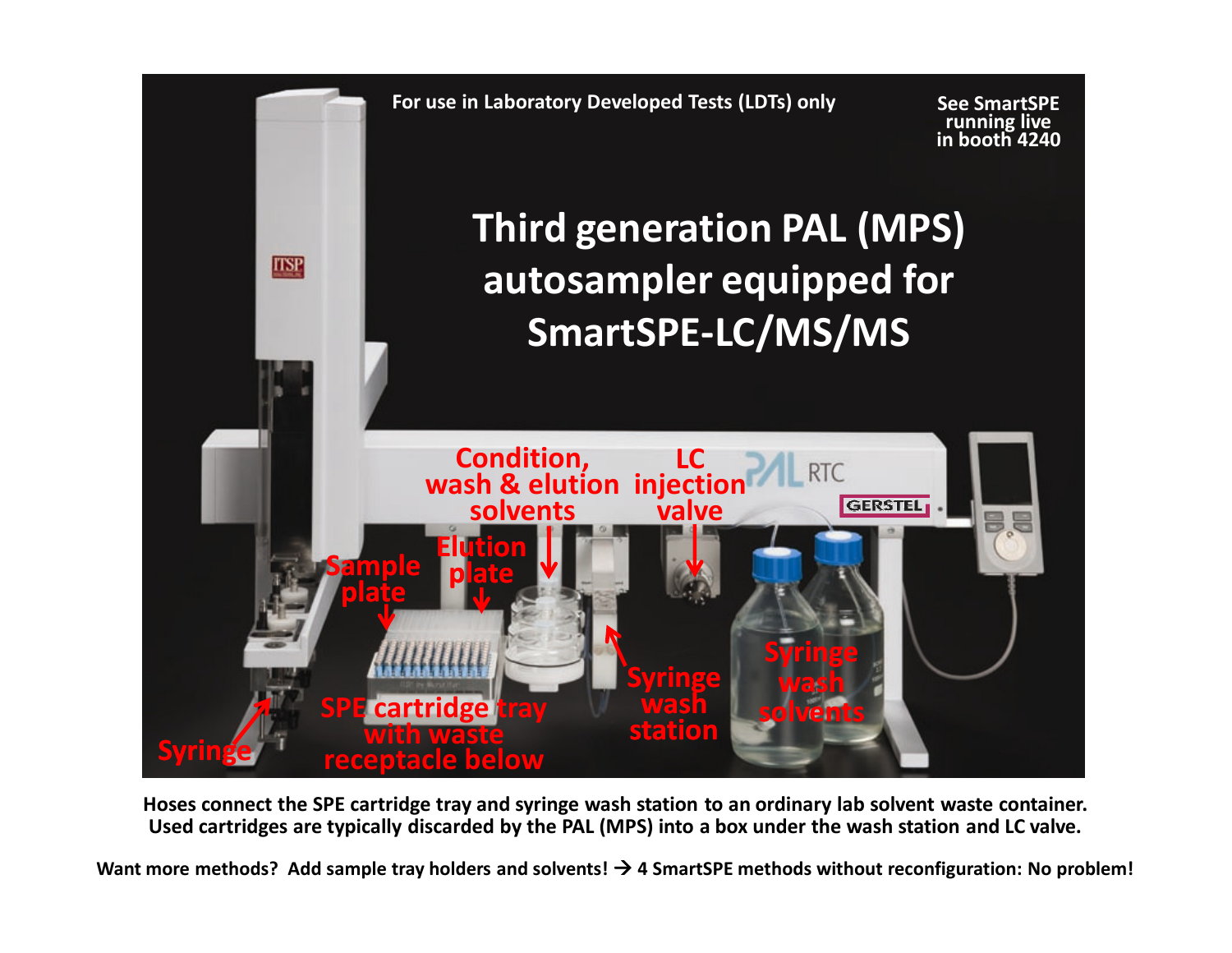#### **Development of Automated SmartSPE Methods Resulted in Detailed SPE Flow Studies**

- UCT 50  $\mu$ m C<sub>18</sub> end capped silica sorbent
- $\bullet$  Included in method development was thorough flow optimization study intended to measure cost/benefit in time/recovery

#### **Confirmed results not previously expected:**

- The result was a 20 data point U-shaped curve showing that flow of 5 µl/s resulted in 100% absolute recovery
- Skeptical, the flow study was repeated, then again measuring 94 data points, then again measuring load and elute steps separately while holding the other at 5  $\mu$ l/s
- $\bullet$  All of these produced the same U-shaped curve and they all looked similar to a van Deemter curve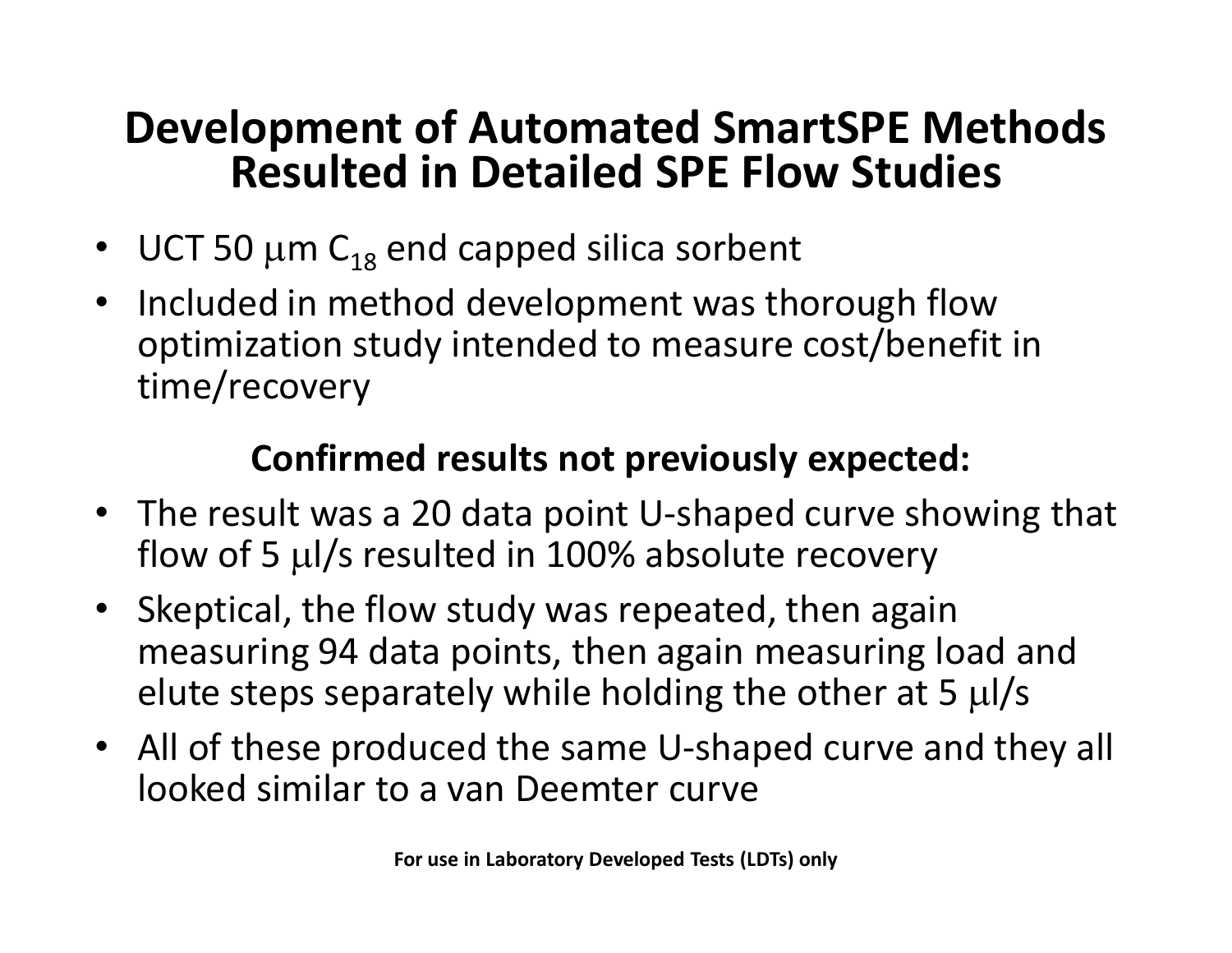### **How to plot a van Deemter curve for SPE**

- • Conventional measures of SPE (recovery) differ from conventional measures of GC and LC (retention time & peak width [2 $\sigma$ ])
- $\bullet$  Yet the processes are same\* & van Deemter equation is a variance ( $\sigma^2$ ) equation
- Use of computerized chromatography data to evaluate separation •performance offers simple view of relative nature of σ & how to address SPE data\*\*
- $\bullet$ • *%*Recovery measures deviation ( $\sigma$ ) like LC peak width & thus, (100% - measured %Recovery)<sup>2</sup> is a measure of variance ( $\sigma^2$ <sup>2</sup>)

#### **Hence, plotting (100% - measured %Recovery) 2 vs. flow should yield typical van Deemter curve shape if chromatographic processes govern dispersion of molecules in SPE**

\*Giddings, JC, Unified Separation Science, Wiley 1991, p 92-101 (diffusion, adsorption [or not], & desorption [or delayed]), therandom walk model applies)

\*\*Neue, UD, HPLC Columns: Theory, Technology, and Practice, Wiley, 1997, p12-13 (%RSD method for plate height calculation)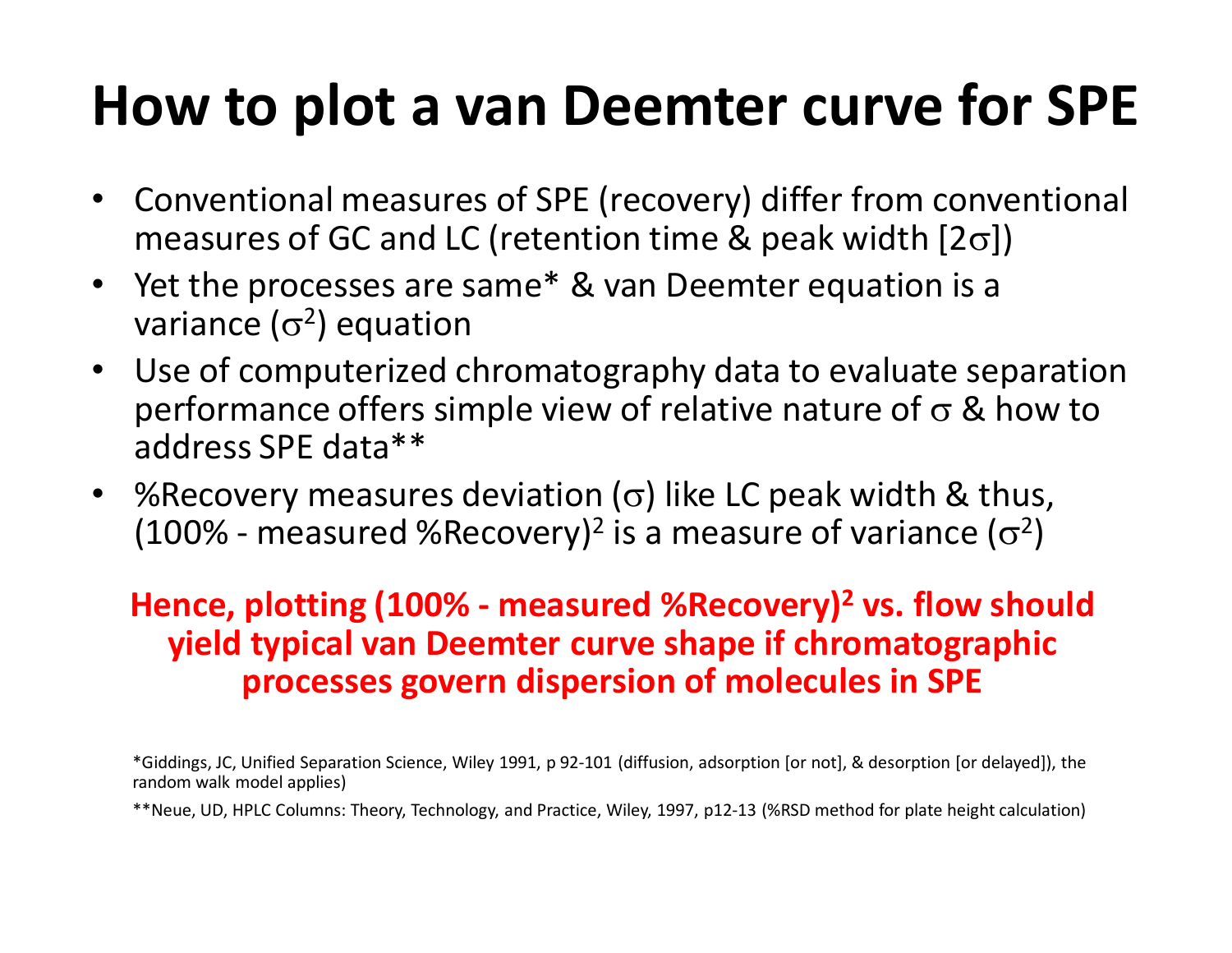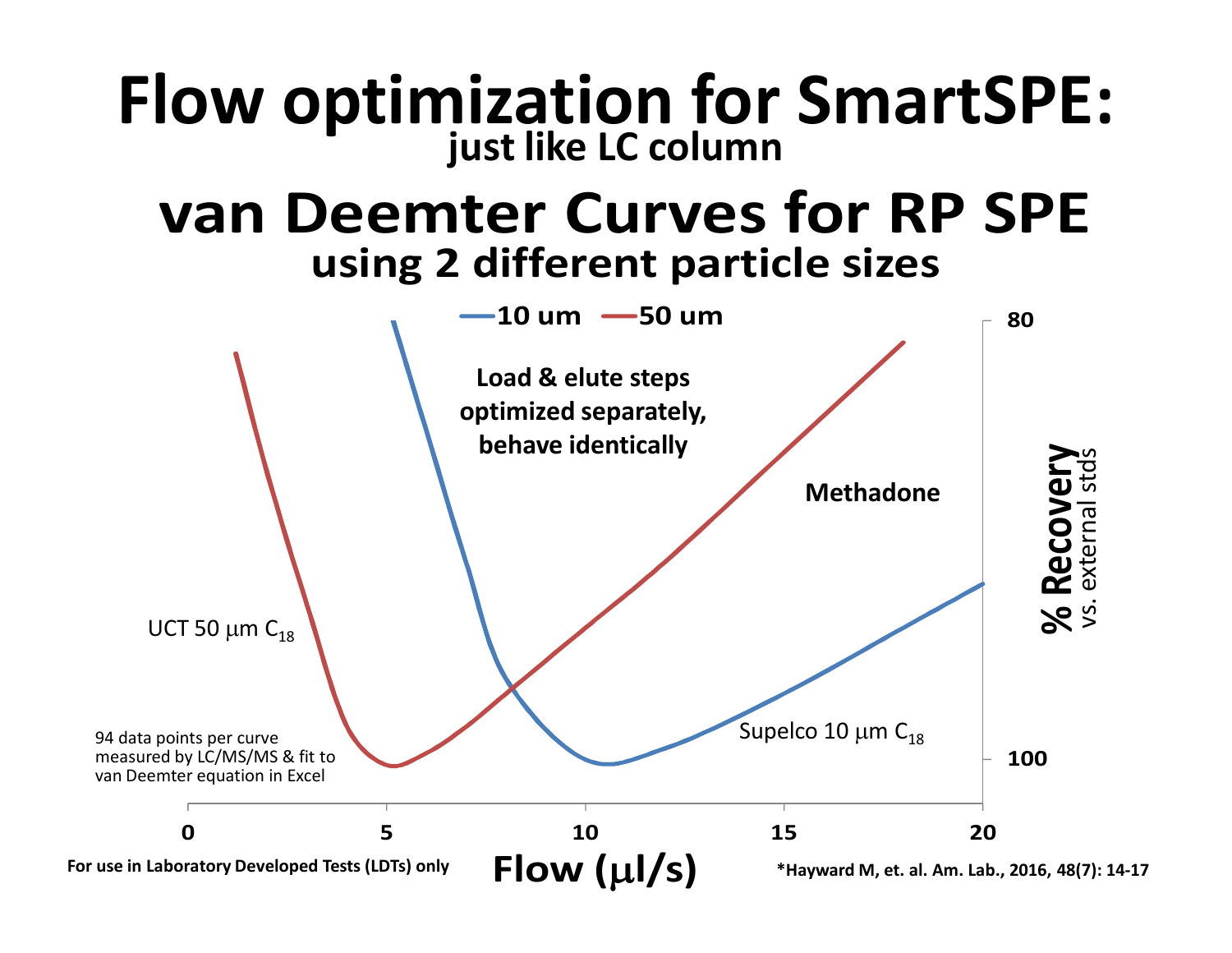### **Flow Optimization: Outcome and Impact**

- $\bullet$  **SmartSPE cartridges behave like LC columns due to:**
	- Accurate flow control from PAL (MPS) autosampler (syringe pump)
	- – $-$  Sorbent is packed
	- $-$  Low extra-column volume

### • **Benefits:**

- –- >99% absolute recovery systematically achieved (LC/MS/MS ±3%)
- Smaller particles can be used to increase speed for SPE (just like LC)
- Thus far, we haven't found an application that can't be done with 10 mg sorbent (MS detection)

**High sorbent mass SPE cartridges appear to be band-aid for overcoming low recoveries caused by insufficient flow control…**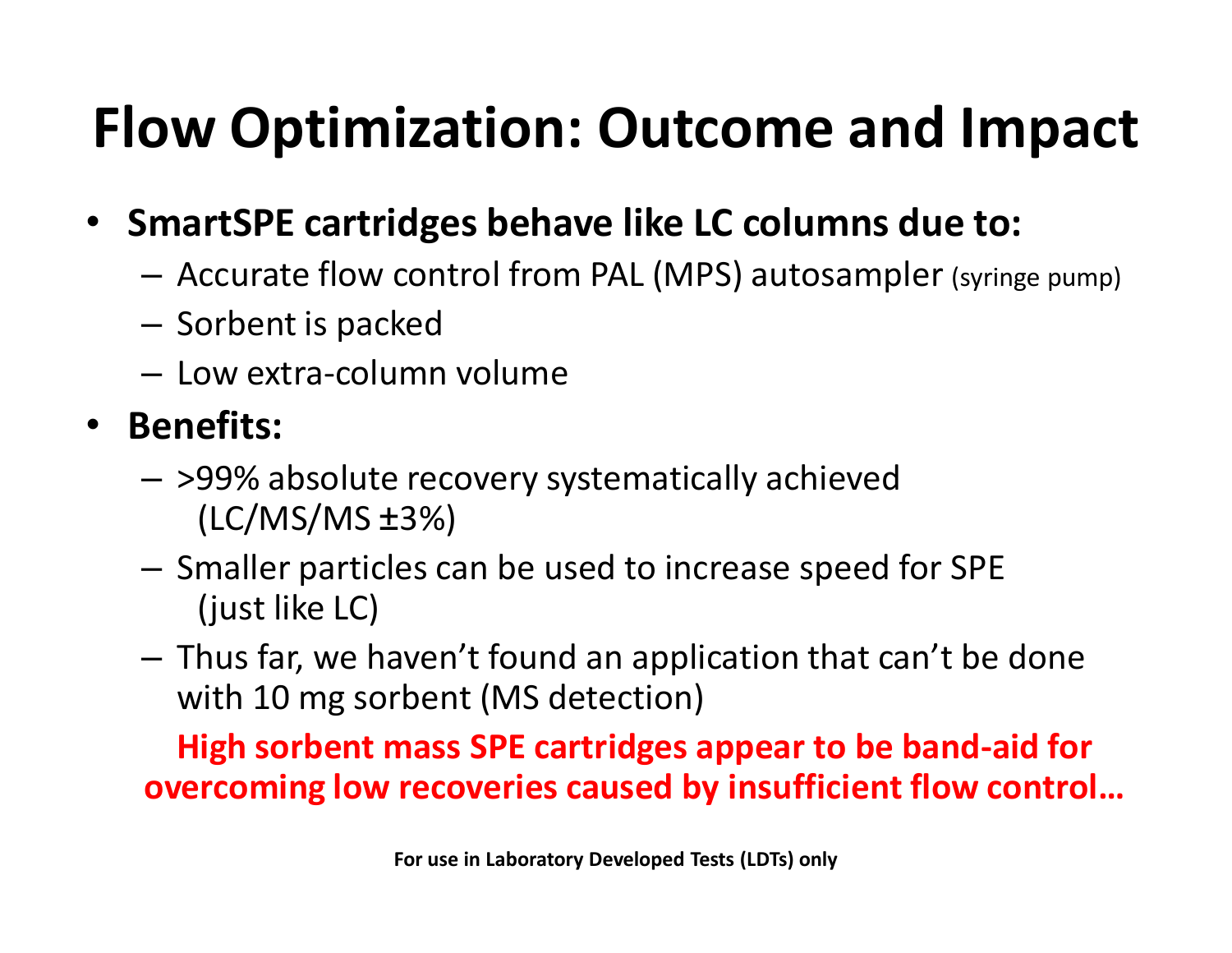### **Use of chromatographic SPE knowledge**

Same SPE & LC/MS/MS method except sample volume



**For use in Laboratory Developed Tests (LDTs) only**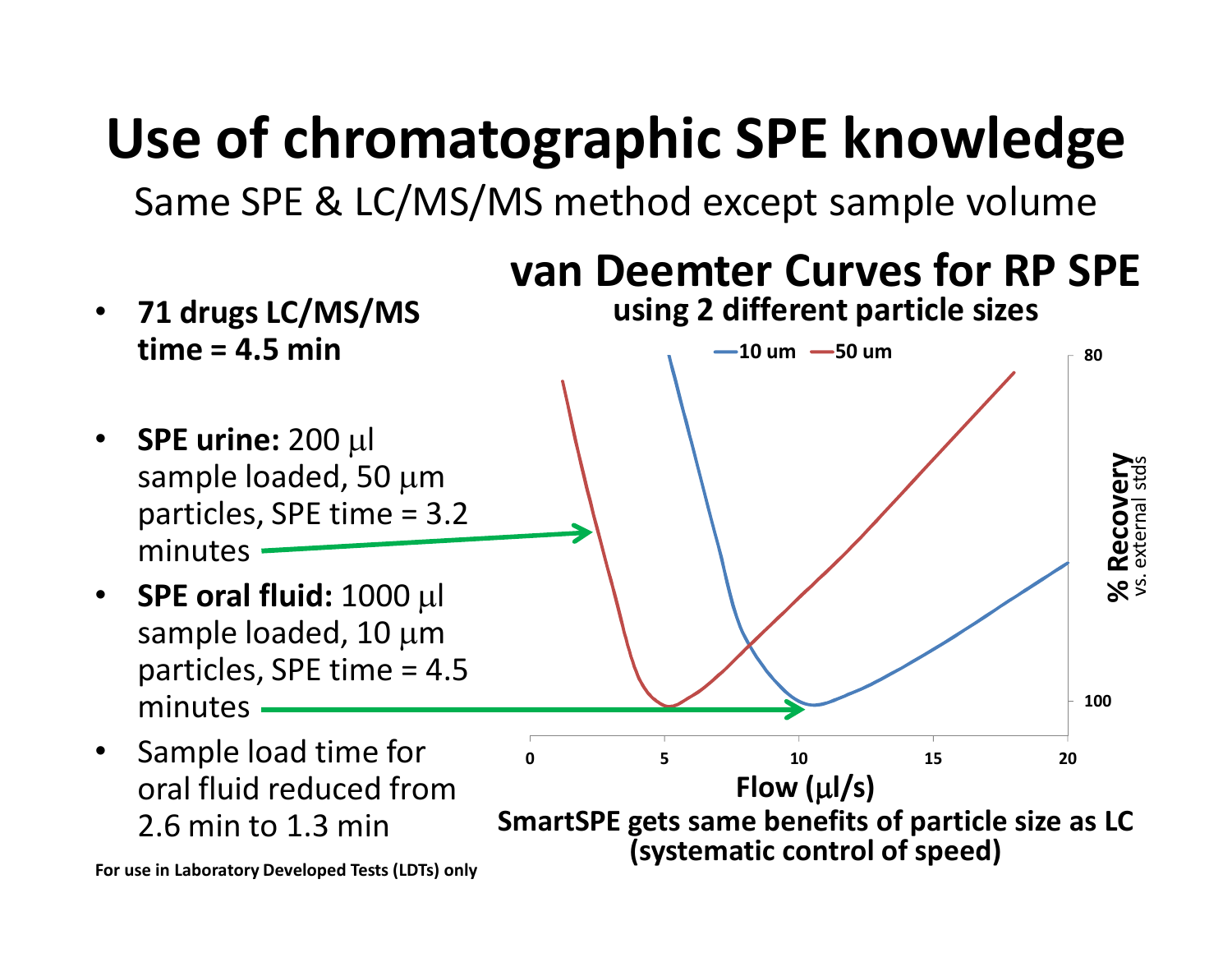### SmartSPE: Drugs in Urine and Oral Fluids

Same  $\mathsf{C}_{18}$  RP method: different sample volumes loaded on SmartSPE cartridge

#### **Urine:**

- •**Enrichment:**  $3x$  **(200**  $\mu$ **l load /75**  $\mu$ **l** elute MeOH)
- $\bullet$ Cutoffs (all):  $\leq 1$  ng/ml (S/N=20+)
- $\bullet$  1 mg/day benzos, opioids, & metabolites easily measured (considered challenging)
- $\bullet$ • 192 samples/day/LCMSMS (50 μm overnight only – typical small to medium lab workflow)
- $\bullet$ **Matrix removed:** salts (~2%), small organic acids/bases (~1%), sugars (oxidized and intact), amino acids, glucuronidase
- $\bullet$  **Maintenance:** reagents/solvents & instrument PM / LC column change each 6 months without loss of performance

#### **Oral fluid:**

- • **Enrichment: 13x** (1000 µl load /75 µl elute MeOH)
- Cutoffs (all): ≤ 0.2 ng/ml (S/N=20+)
- $\bullet$  1 mg/day benzos & metabolites easily measured (ordinarily considered not feasible)
- •• 192 samples/day/LCMSMS (10 μm particles - overnight only)
- Quantisal sampling/filtering (sample volume +/-10%)
- • **Matrix removed:** salts (~100 mM), mucopolysacharides, enzymes, glycoproteins
- $\bullet$  **Maintenance:** reagents/solvents & instrument PM / LC column change each 6 months without loss of performance

#### *Validated for 71 drugs: used for production >3 yrs with typical mid-grade and econo QQQs*

**For use in Laboratory Developed Tests (LDTs) only**

**App note at www.ITSPsolutions.com/application-notes**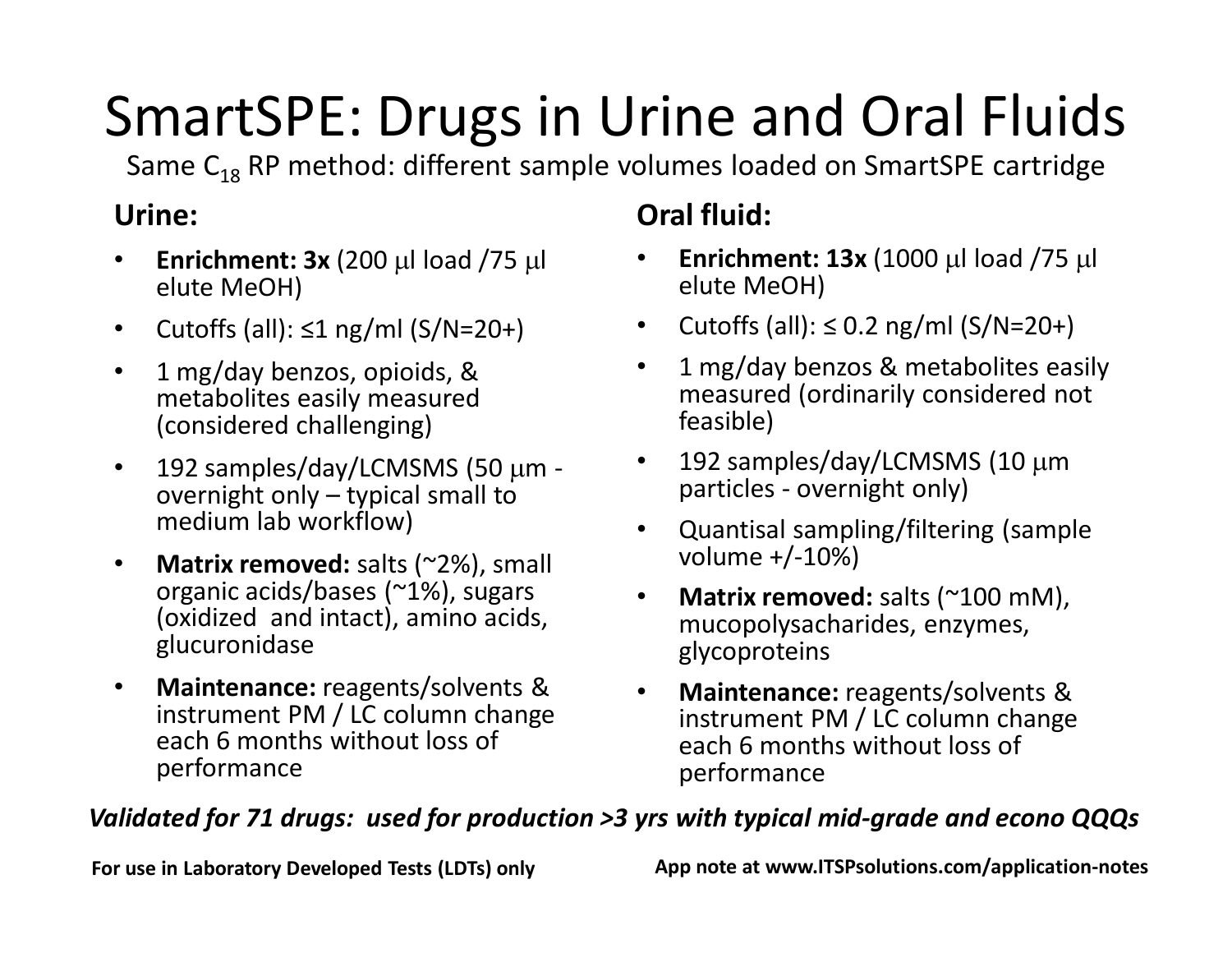#### SmartSPE: Drugs in Urine and Oral Fluids**Impact on clinical labs (goal: maximize productivity)**

- $\bullet$  All human activities performed during daytime business hours & most measurements performed overnight
	- Overnight sample capacity is two 96 well plates per LC/MS/MS
	- Annual average overnight utilization rates of 90% can be achieved when samples per day ≥200
- With very good overall execution and sufficient scale, favorable •economics can be achieved with overnight operation
	- Validated for 71 drugs: used for production >3 yrs with typical mid-grade and economy QQQs
	- 1000+ samples/day, 6+ LC/MS/MSs
	- ≤\$30 total cost per sample versus \$80 reimbursement
	- Robust: standard 6 mo PMs result in very high instrument "up times"
	- Repeats: physician request only, no outcome change
- $\bullet$  Quality: QC & proficiency samples are 100% ID & observed within ±3% of actual concentration
- $\bullet$  All above applicable to forensics (urine screen prior to blood work or oral fluid for DUID)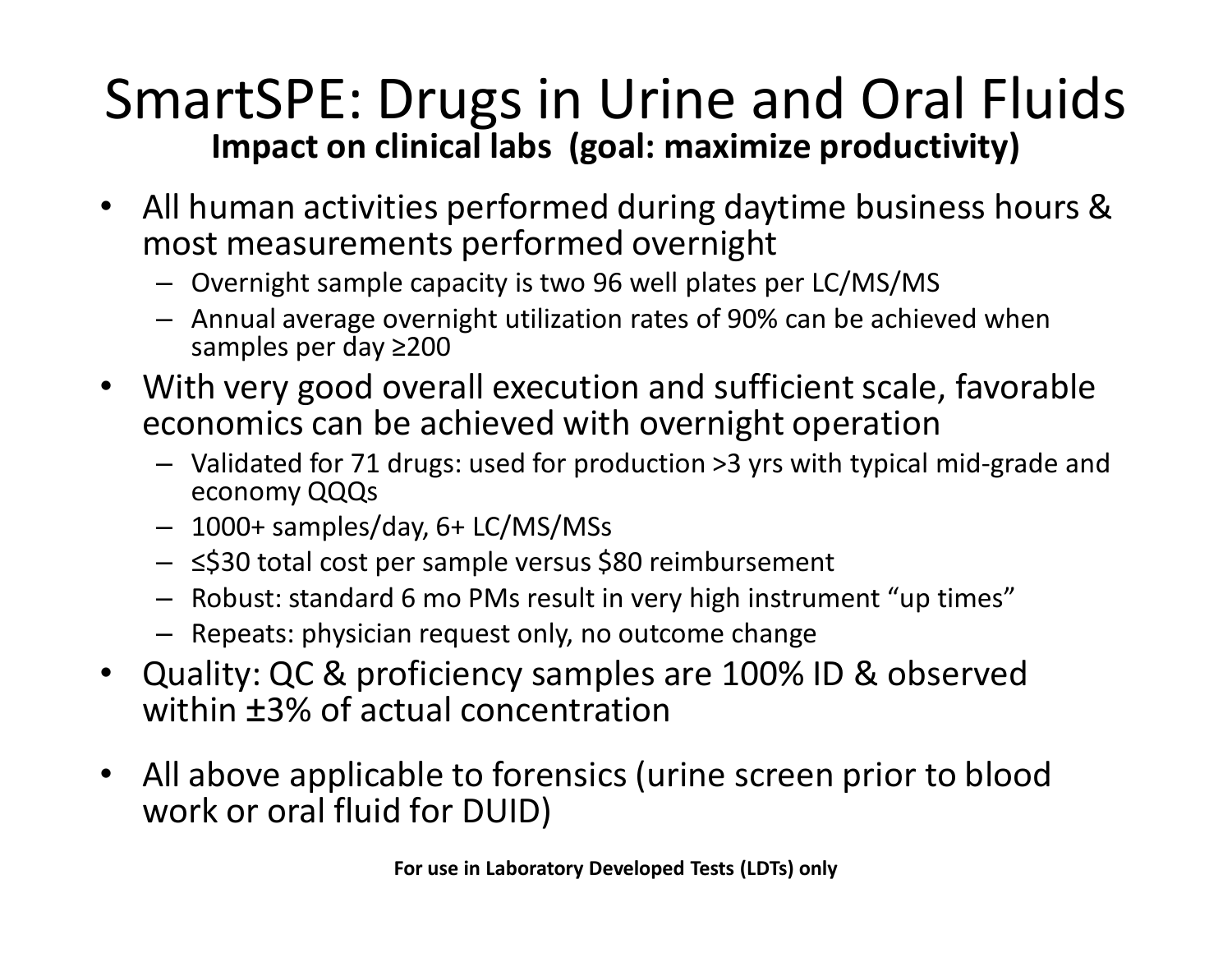# **Further Study**

- Rapid progress developing urine & oral fluid methods led to variety of method development efforts expanding the range analytes in more complex matrices (blood/tissues/food)
- To address the more complex matrices this led to use of more selective sorbents:
	- Cation exchange for drugs (mixed mode RP due to alkyl linker)
	- – Anion exchange for lipids (mixed mode RP due to alkyl linker)
	- $-$  Chelation for phospholipids and phosphopeptides
- As might expected, this led to more SPE flow studies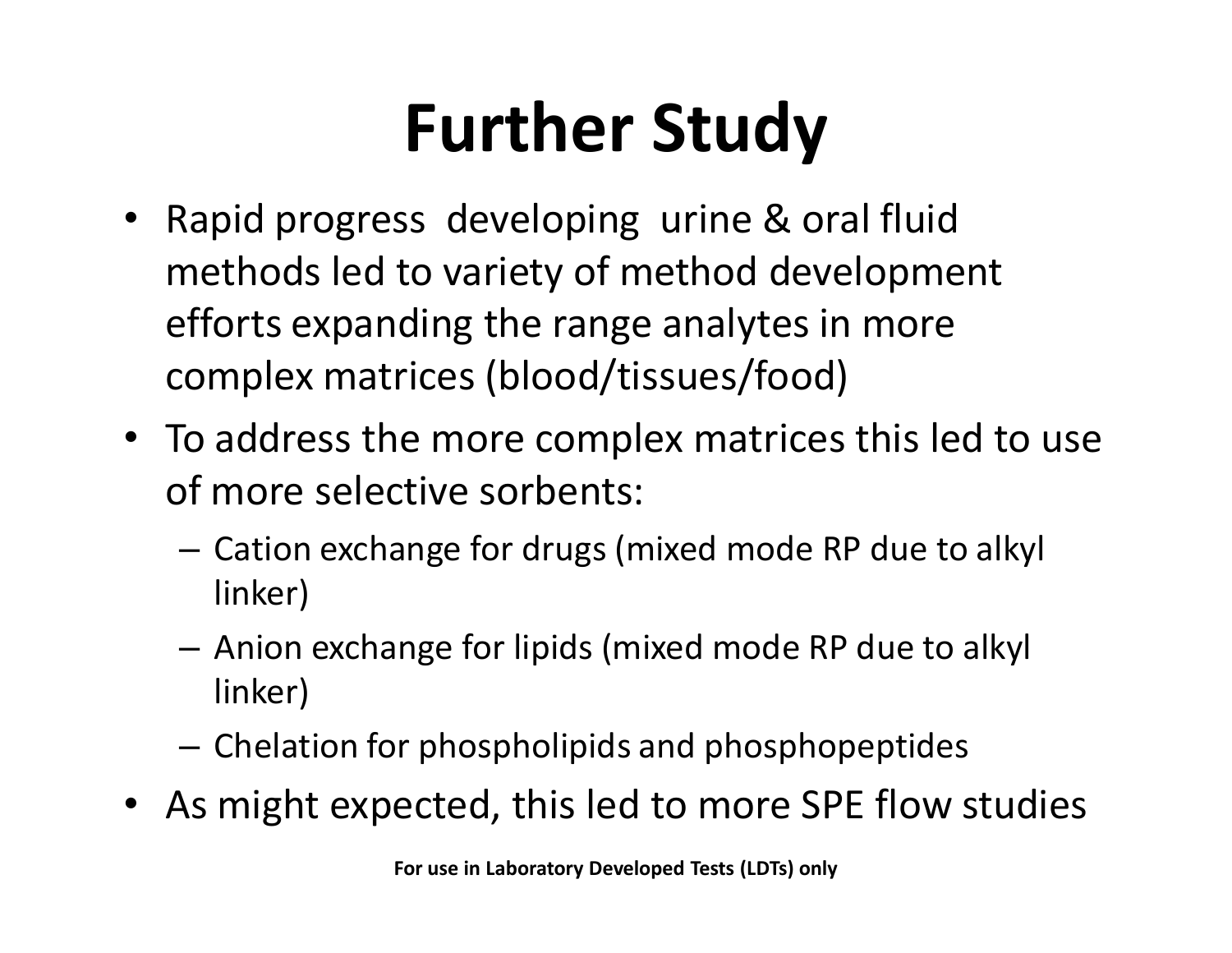## **Flow optimization for CationExchange SmartSPE (50** µ**m particles)**

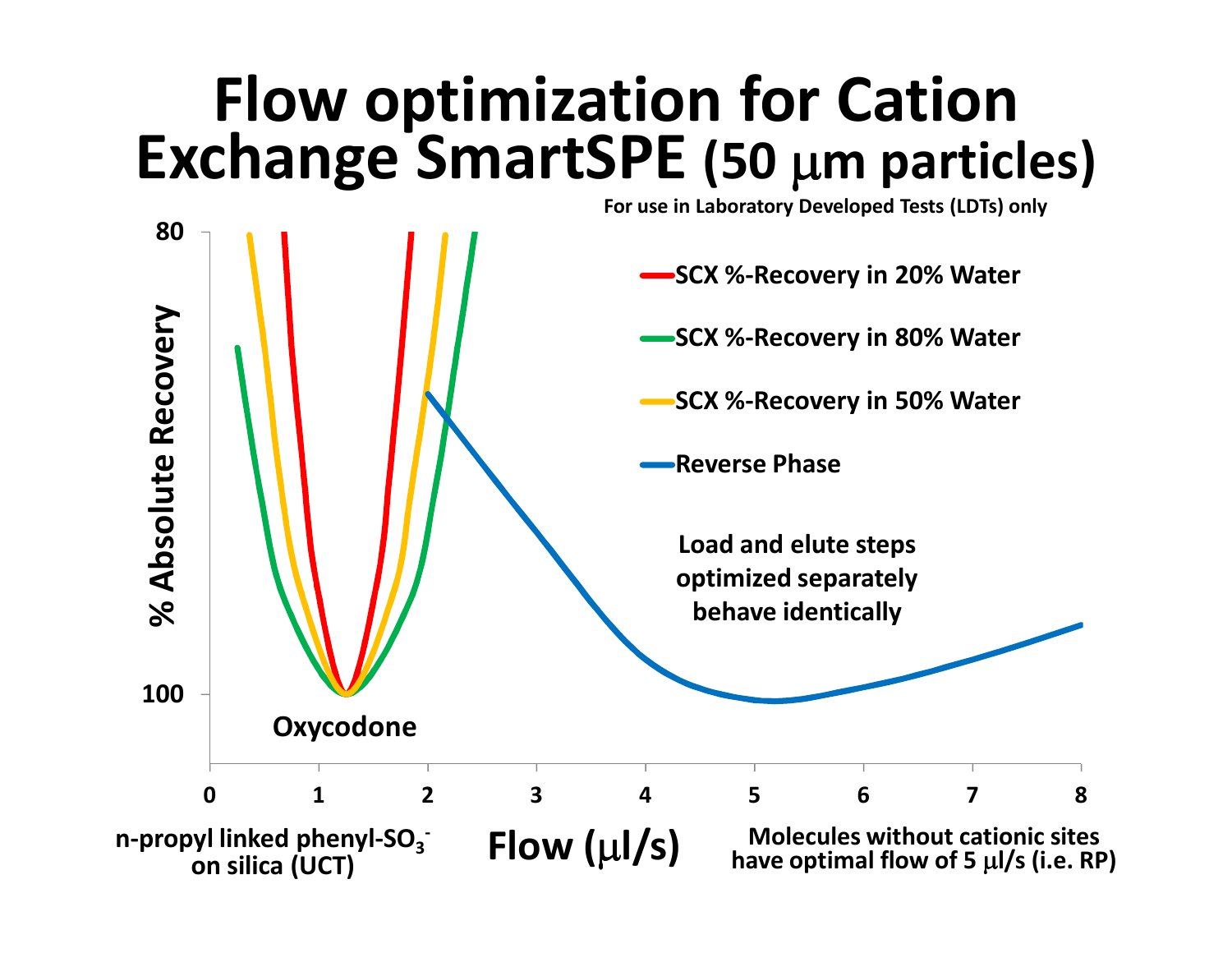# **Ionic SmartSPE Flow Optimization: Outcome and Impact**

### • **Results:**

- – Cation exchange SPE has optimum flow of 1.2 µl/s (1/4 that of reverse phase, both on same 50  $\mu$ m silica particles)
- –- Narrow acceptable flow range for high recovery widens with additional water content
- –- Ionic strength based elution starts at 0.05M & is complete at 2M (approx)
- –- Preliminary results suggest anion exchange and chelation SPE have the same van Deemter curves as cation exchange

### • **Benefits:**

- –>99% recovery is systematically achieved (LC/MS/MS ±3%)
- –- Knowing chemical preference for more water leads to more predictable and consistent outcomes
	- Minimize sorbent RP behavior and/or use strong miscible solvents: >90% solvent for load/elute lowers both ionic strength and recovery!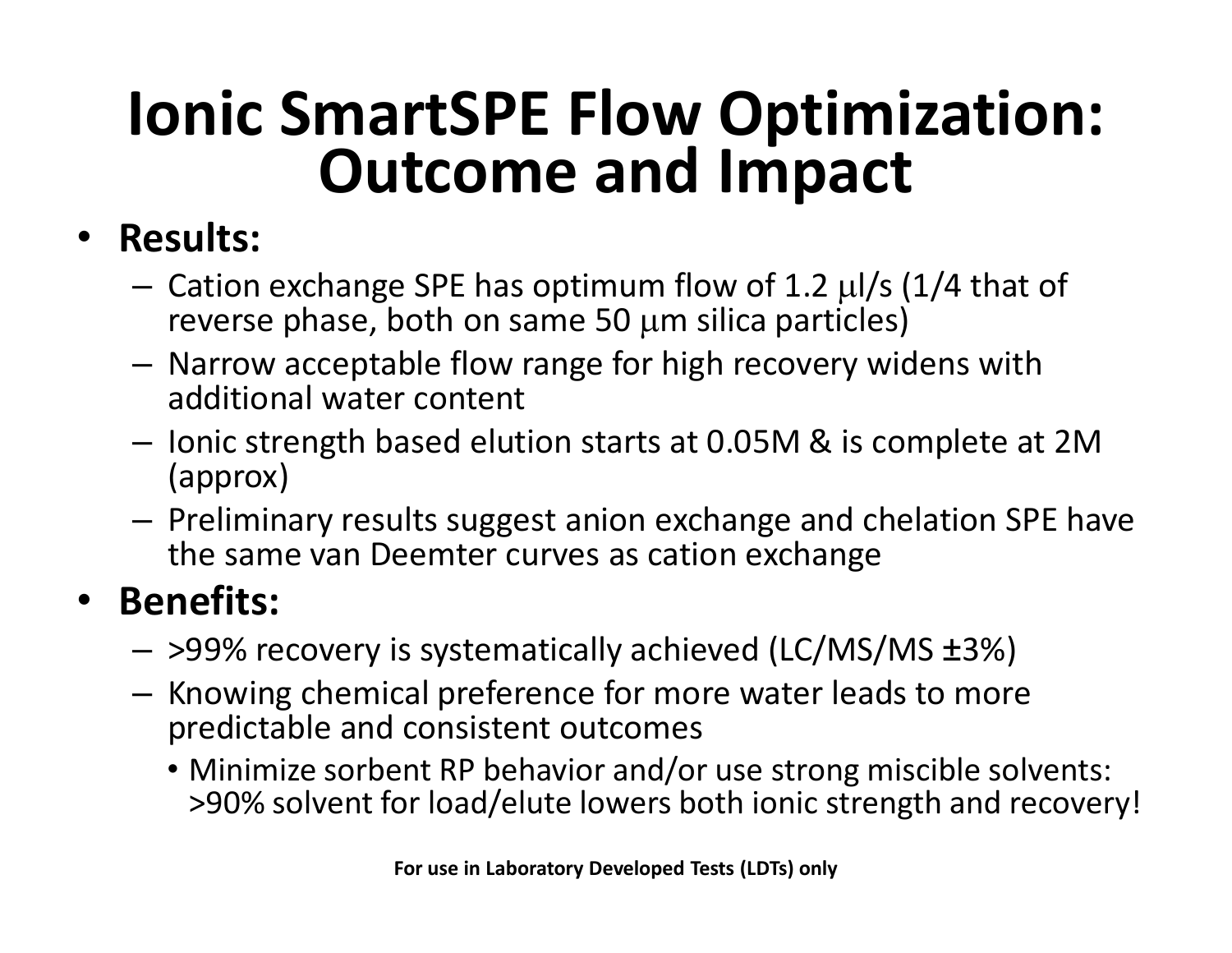### **Use of chromatographic SPE knowledge**

**Cation exchange of basic drugs in blood (always mixed mode, 50** µ**m particles)**

- • Optimum flow for cation exchange load and elute = 1.2  $\mu$ l/s
- Solvent wash steps have a different optimum flow! (5  $\mu$ l/s)
- Solvent wash step at 1.2 µl/s removes <90% of phospholipids and fatty acids
- Solvent wash step at 5 µl/s removes >99% of phospholipids and fatty acids

**Flow chosen dependson chemistry performed!**



**For use in Laboratory Developed Tests (LDTs) only**

With 1.2  $\mu$ *l/s solvent wash, phospholipids are observable by –ion full scan LC/MS & not* **observable with 5** µ**l/s solvent wash**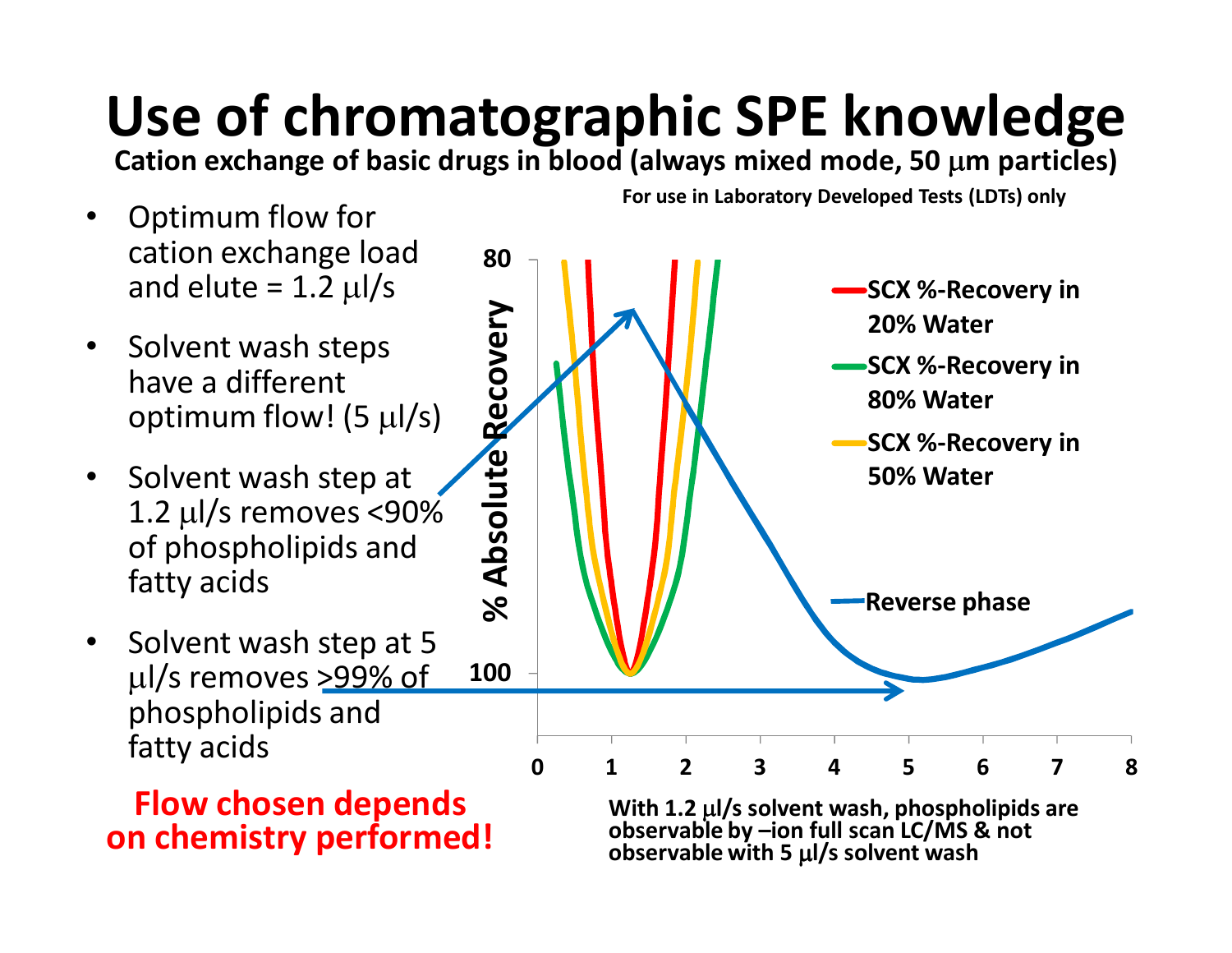### SmartSPE: Basic Drugs in Blood**n-propyl linked phenyl-SO<sub>3</sub><sup>** $-$ **</sup> on silica - 50**  $\mu$ **m**

- • Sample: 100 µl, 2/1 IPA crash, centrifuge, load 150 µl, 100 µl elute  $(H<sub>2</sub>O/IPA/NH<sub>4</sub>OH)$
- Washes: 0.02M pH 6 phosphate buffer (optional), IPA/MeOH,  $H_2$ O
- •• All cutoffs: ≤1 ng/ml (S/N =20+, up to 100x better LogP ≥4)
- •1 mg/day benzos, opioids, and metabolites readily measured
- • 96 samples/day/LCMSMS (50 µm - overnight only – typical small to medium lab workflow, more possible – 240/24hr)
- • Removes:
	- Lipids: *phospholipids*, fatty acids, triglycerides, cholesterol, uncharged oils
	- Salts, oxidized & intact sugars, organic & amino acids
- >99% absolute recoveries (validated immunosuppressants & 63 abused drugs)
- $\bullet$ 2D-LC (trap & elute) aft SPE gives same performance for blood spots
- $\bullet$  **Maintenance:** reagents/solvents, pre-column filter frit monthly (not needed with column switching), & instrument PM/LC column change each 6 months without loss of performance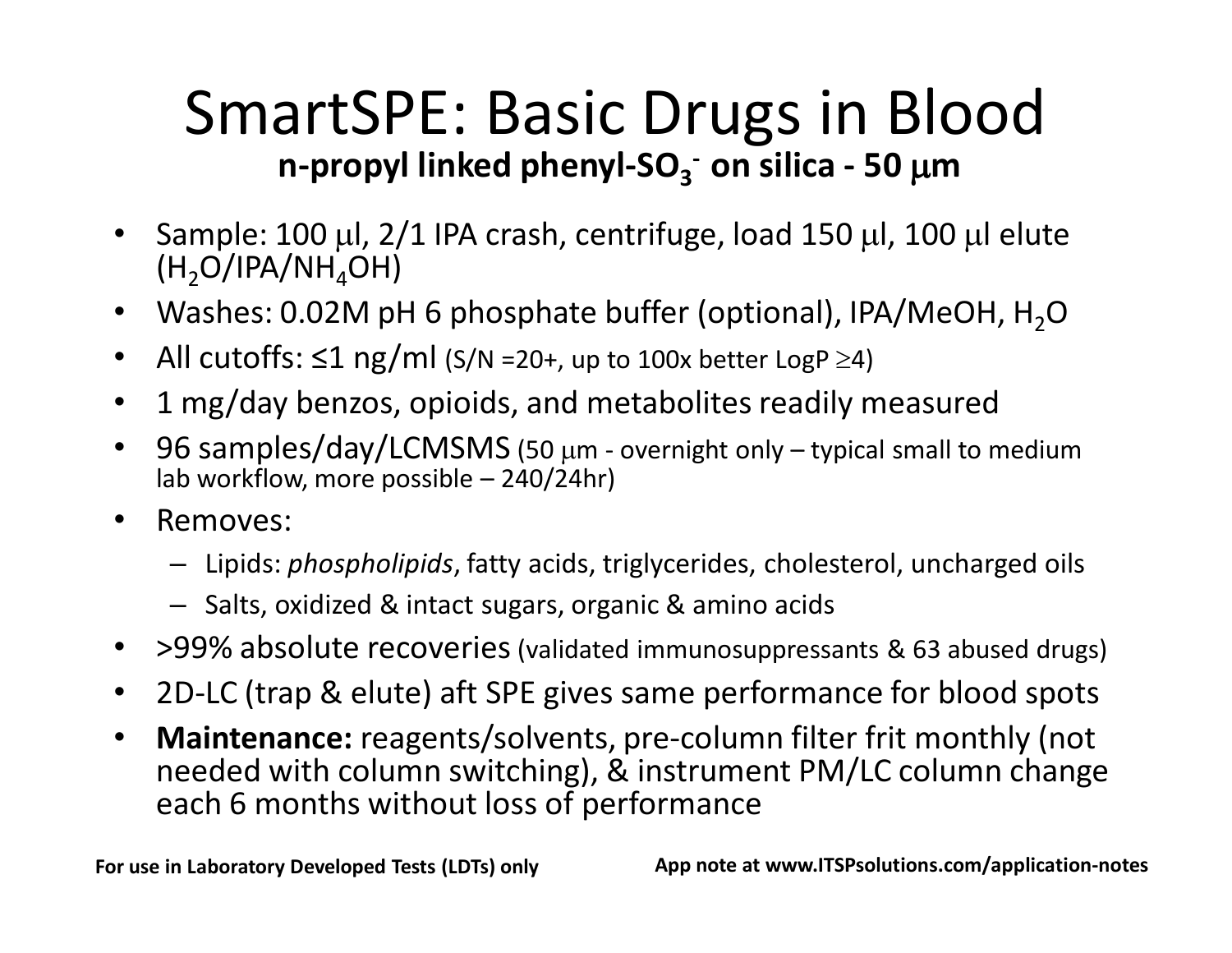### SmartSPE: Basic Drugs in Blood**impact in forensics labs (goal: do more without costing more)**

- Typical forensics lab is performing SPE manually, which limits throughput to 24 samples per day per technologist
- A CTC/PAL (MPS) can SPE 240 samples per day
- Typical actual outcomes in forensics labs:
	- **Links of the Company** 4x increase in capacity with same technologists
	- **Links of the Company** - Cleaner samples results in less maintenance issues (not more due to more samples)
	- Quality: QC and proficiency samples are generally 100% ID and observed within ±3% of actual concentration
	- **Links of the Company** - Credibility: methods can be validated against external standards<br>(se metrix effects) and shain of quatady san he mede hullatere of (no matrix effects) and chain of custody can be made bulletproof with addition of bar code reader to PAL (MPS)
- In addition, a CTC/PAL (MPS) often can be purchased via a state/federal law enforcement block grant resulting in zero impact on local operating/capital budgets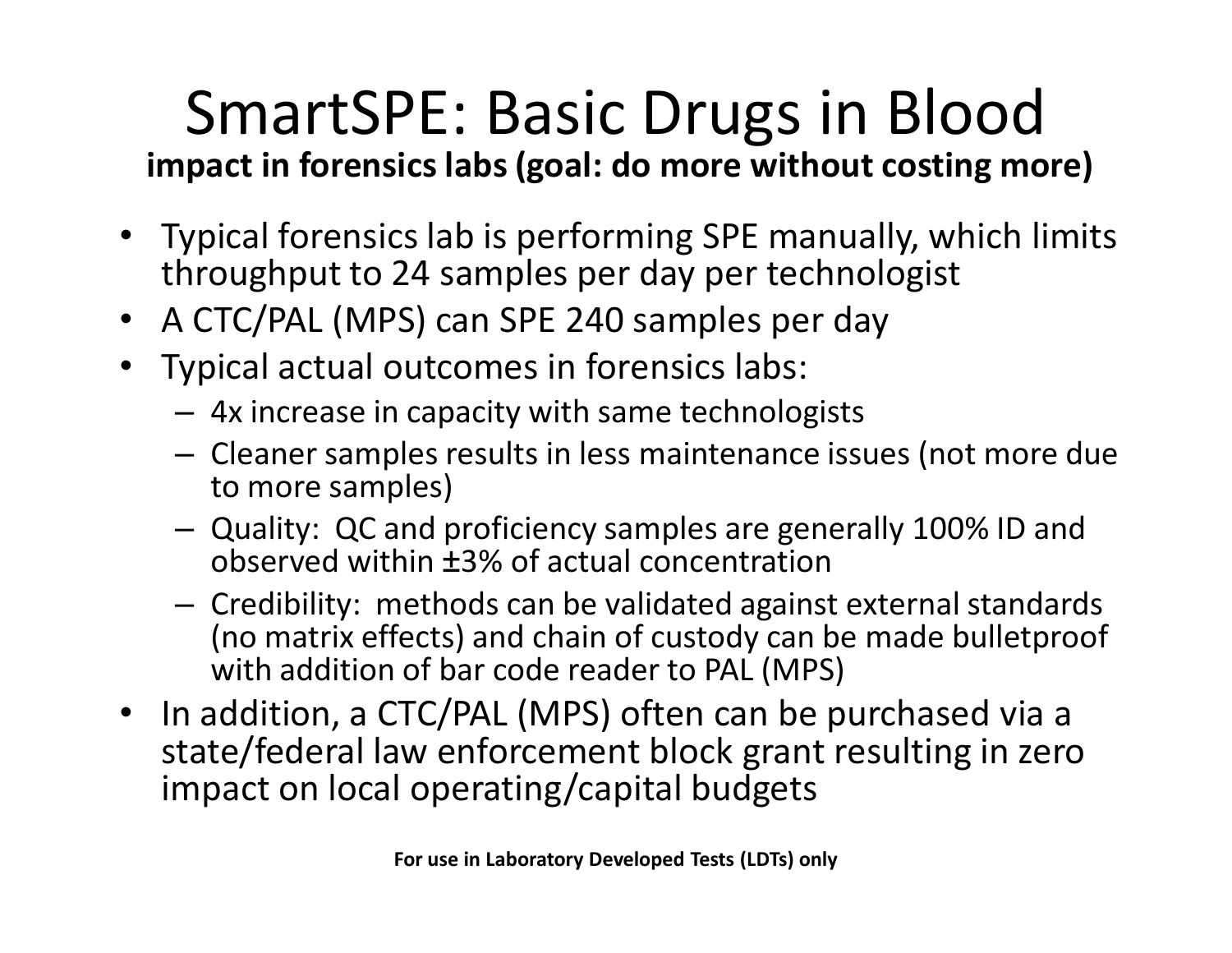## **Summary and Conclusions**

- **With flow control and packed sorbent, SPE is gradient LC**
	- – $-$  Knowledge about gradient LC can be applied to SPE
	- Applying this knowledge produces significantly better results<br>than alternatives (unternative 20:24 message (untrinners and) than alternatives (systematic 99+% recovery/matrix removal)
- **Adsorption and desorption is a reversible equilibrium**
	- שארום אותום בווום וזוג וזכוזו ות וחםותם וווסכםות ם וכזכום - Separate measurement of load and elute flow behavior produces the same van Deemter curves
	- $-$  Key chromatography assumption (C term: velocity on = velocity off) *empirically* shown to be true under gradient conditions
- **SPE with single use devices & accurate flow achieves high quality in high-throughput applications & provides highproductivity impact for clinical & forensics applications**

**Given the same price point,** *it's hard to see rationale for continued use of single use SPE devices that utilize loose sorbent and/or vacuum/pneumatic driven flow*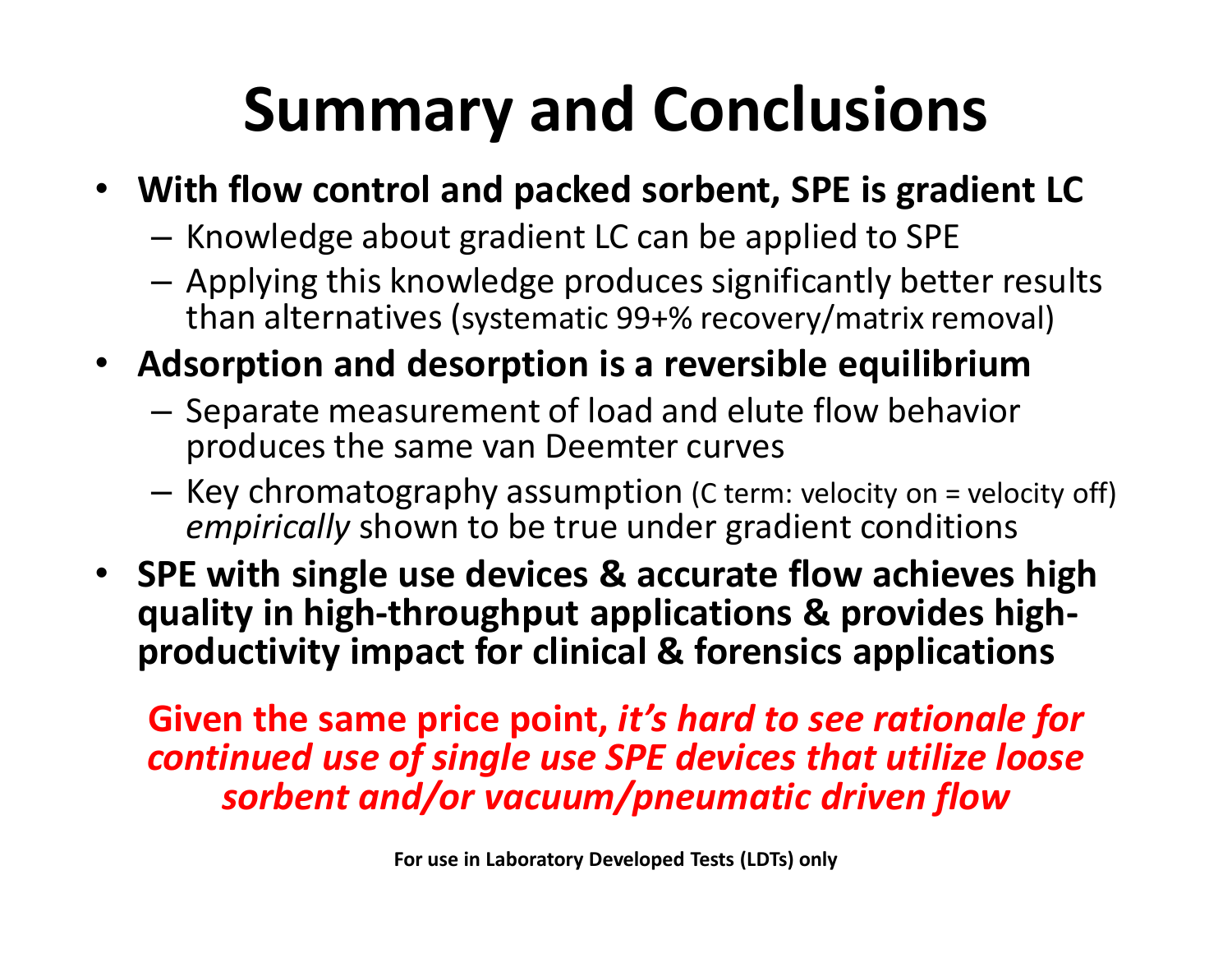### **Acknowledgements forexperimental support & advice:**

**Assurance Scientific Laboratories(clinical LDT validation & use)**

**Shimadzu Scientific Instruments(analytical SPE research)**

**South Carolina Law Enforcement(Robert Sears - forensics validation & use)**

**OpAns LLC(Ken Lewis - clinical & forensics validation & use)**









**ITSP Solutions IncSmartSPE 10 South Carolina StHartwell GA 30643**

**These slides can be downloaded at www.ITSPsolutions.com(855) 395-8300**